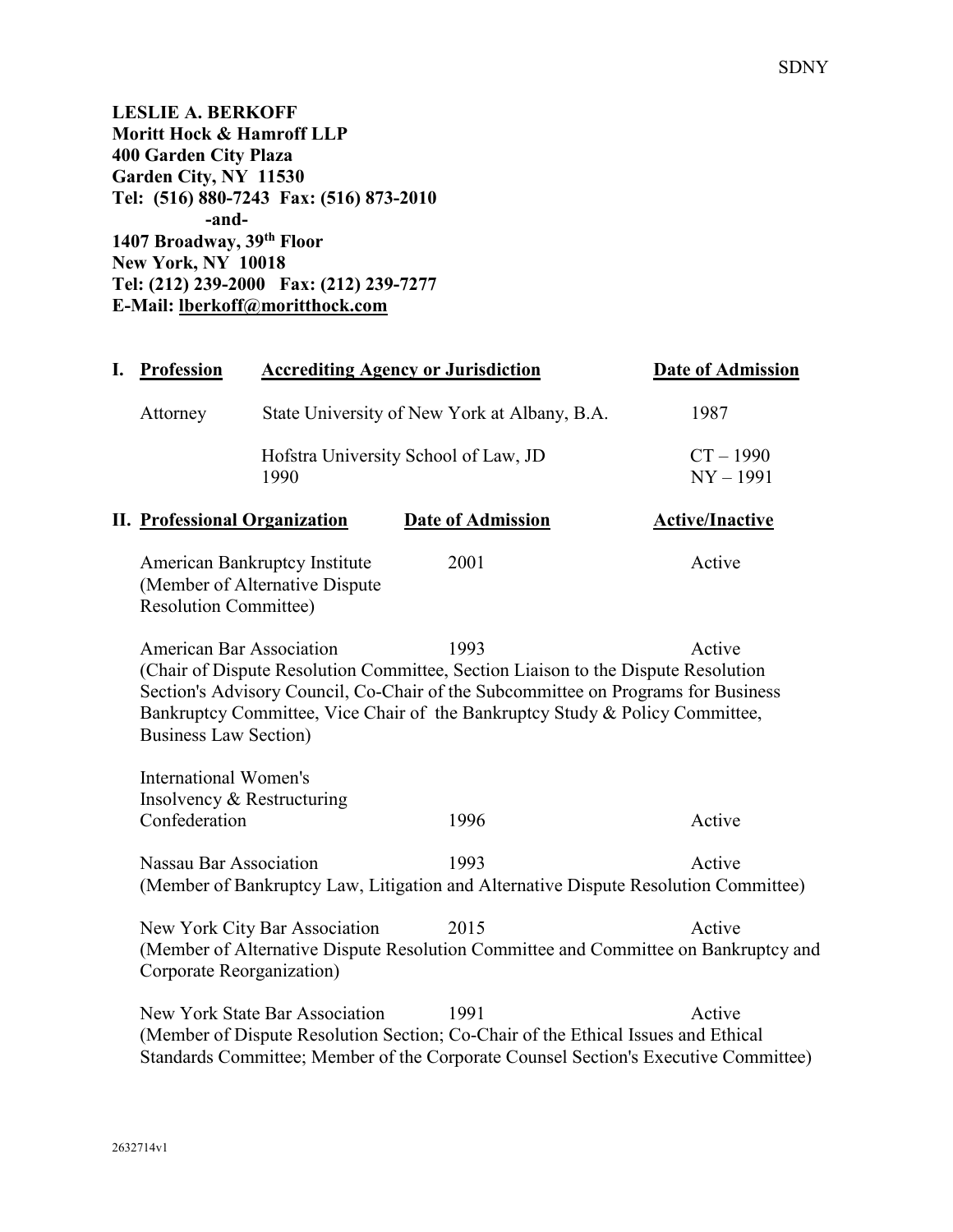#### **III. General professional experience:**

Chair of the firm's Dispute Resolution Practice Group and is the former Co-Chair of the firm's Litigation and Bankruptcy Practice Group. Ms. Berkoff splits her practice between these two Practice Groups. In the restructuring space, she concentrates her practice in chapter 11 cases, bankruptcy litigation and corporate workouts, where she represents a variety of corporate debtors, trustees, creditors and creditor committees both nationally and locally. Her practice also includes an emphasis on equipment leasing and healthcare law. Ms. Berkoff is an experienced commercial litigator. Ms. Berkoff's Dispute Resolution practice has her frequently serving as an ad hoc and panel mediator; she is on the Mediation Panel for the Eastern and Southern Districts of the United States Bankruptcy Courts in New York, the United States Bankruptcy Courts in Delaware and the Eastern District of Pennsylvania, as well as the Commercial Mediation Panel for Nassau County, Special Master Mediation Program – Supreme Court of the State of New York, Appellate Division, Second Judicial Department and the Pro Bono Appellate Mediation Panel – United States Court of Appeals, Second Circuit. Ms. Berkoff has been appointed by the Second Circuit to serve as the designated bankruptcy mediator on the Circuit's Volunteer Mediator Panel. Ms. Berkoff is also a trained arbitrator and is a member of the AAA panel.

Ms. Berkoff is a past Co-Chair of the American Bankruptcy Institute's (ABI) Mediation Committee and is a contributing editor of the quarterly column Mediation Matters. She has also served as Co-Editor and contributing author for two books published for the ABI, the Health Care Insolvency Manual, Third Edition as well as the Bankruptcy Mediation Manual. Ms. Berkoff also serves as the American Bar Association ("ABA") Business Law Section's representative on the Dispute Resolution Advisory Council, and is the incoming Chair of the Dispute Resolution Committee, the Vice Chair of Programming for the Business Bankruptcy Committee of the Business Law Section and the Vice Chair of the Bankruptcy Study & Policy Committee. She is a contributing editor for the ABA publication Business Law Today. She is the prior Co-Chair of the New York State Bar Association's Mediation Committee for the Dispute Resolution Section and the current Co-Chair of the Association's Ethical Issues and Ethical Standards Committee. She is also an active member of the Nassau County Bar Association and a past Chair of its Bankruptcy Committee. In addition, Ms. Berkoff serves on the Board of Editors of Pratt's Journal of Bankruptcy Law and is a past President of Hofstra School of Law's Alumni Association.

Prior to joining Moritt Hock & Hamroff LLP, Ms. Berkoff served as a law clerk to the Honorable Jerome Feller, United States Bankruptcy Judge in the Eastern District of New York, from 1991 to 1993 and to the Honorable Allyne R. Ross, Federal Magistrate Judge in the Eastern District of New York, from 1990 to 1991.

Ms. Berkoff speaks and publishes extensively and is a recognized leader in her field.

#### **Select Speaking Engagements:**

- Speaker, "Bankruptcy for Real Estate Practitioners" Webinar Stewart Title Insurance Company, May 25, 2021
- Panelist, "Post-Pandemic Bankruptcy Mediation: A New Chapter and New Solutions", New York County Lawyers Association, May 21, 2021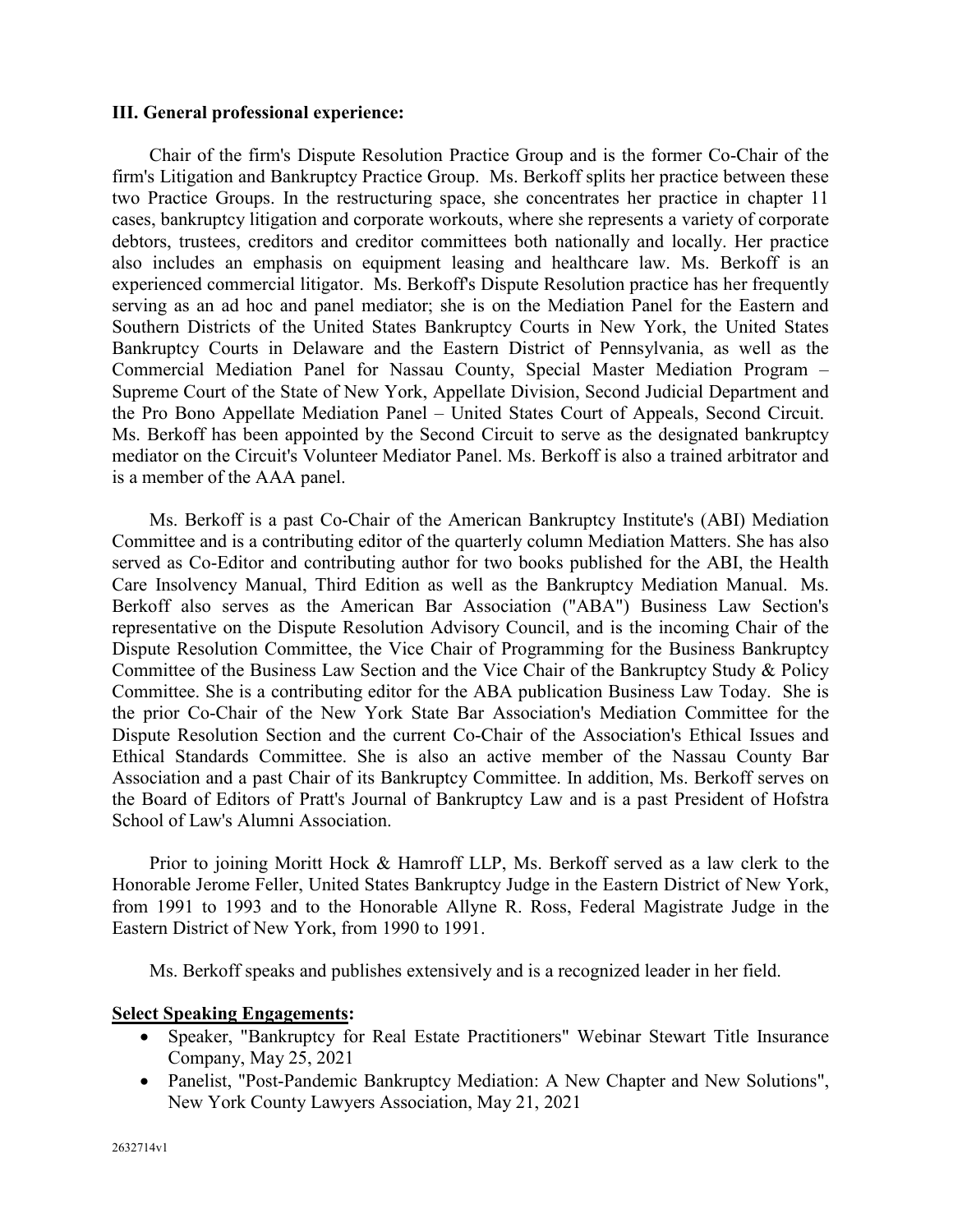- Speaker, "Closing the Deal: Overcoming Apparent Impasses in a Mediation", New York State Bar Association, May 20, 2021
- Panelist, "Managing the Onslaught of COVID-19-Triggered Financial Services Disputes: Is Arbitration the Solution?" ABA Business Law Virtual Spring Meeting, April 22, 2021
- Speaker, "Mediation and Bankruptcy: Pitfalls and Opportunities", ABA Section of Dispute Resolution Spring Meeting, April 15, 2021
- Speaker, "Mediating a Fraudulent Conveyance Action: A View from the Inside", Chapter 11 Lawyers Advisory Committee of the U.S. Bankruptcy Court for the Eastern District of New York, March 26, 2021
- Panelist, "Covid CAA Bill", GGI PG Webinar Litigation & Dispute Resolution (LDR), March 4, 2021
- Speaker, "Appearing at a Mediation Part Two Advocacy Skills for the Mediation Practitioner", New York Women's Bar Association, February 9, 2021
- Panelist, "Rising Level of Foreclosures: Insights for Owners, Investors and Lenders", PincusCo Media LLC, December 17, 2020
- Panelist, "Mediating Remotely in the Age of Zoom", American Bar Association Webinar December 11, 2020
- Speaker, "How to Ethically Protect and Secure Communication in Online Dispute Resolution" Celesq AttorneysEdCenter for West LegalEdcenter, November 17, 2020
- Moderator, "How to Ethically Protect and Secure Communication in Online Dispute Resolution", American Bar Association Webinar September 15, 2020
- Speaker, "Ten Things Every Advocate Must Consider Before the Mediation Starts" Celesq AttorneysEdCenter for West LegalEdcenter, September 14, 2020
- Speaker, "Bankruptcy for Real Estate Practitioners" Webinar Stewart Title Insurance Company, July 23, 2020
- Panelist, "CLE Tactical Issues That Client and Lawyer most often Confront in a Mediation", New York State Bar Association, June 29, 2020
- Speaker, "Overcoming Unrecognized Emotions In Mediating Commercial Disputes" Celesq AttorneysEdCenter for West LegalEdcenter, June 1, 2020
- Panelist, "Role of the Expert in ADR-Mediation and Arbitration", Forensic Expert Witness Association (FEWA) Summit, May 27, 2020
- Panelist, "Arbitration: A Comparison of Ad Hoc and Institutional", American Bar Association Section of Dispute Resolution Webinar, May 15, 2020
- Panelist, "Cutting Edge Issues in Commercial Arbitration", New York Law School for American Arbitration Association, May 14, 2020
- Panelist, "Tips for a More Secure Environment for Online Dispute Resolution", American Bar Association Webinar May 11, 2020
- Panelist, "Debt Collection, Restructuring & Insolvency", An Update in the COVID-19 Era, Geneva Group International PG Webinar, May 8, 2020
- Panelist, "Complex Financial Litigation 2020; Defending Against Bankruptcy Avoidance Actions" Financial Poise Webinar West LegalEdCenter, May 6, 2020
- Moderator, "Insider's View of Critical Steps in Arbitration", Moritt Hock & Hamroff LLP, March 10, 2020
- Speaker, "The Art of the Opening Statement What Should go into it and Should Your Client Speak" Celesq AttorneysEdCenter for West LegalEdcenter, March 9, 2020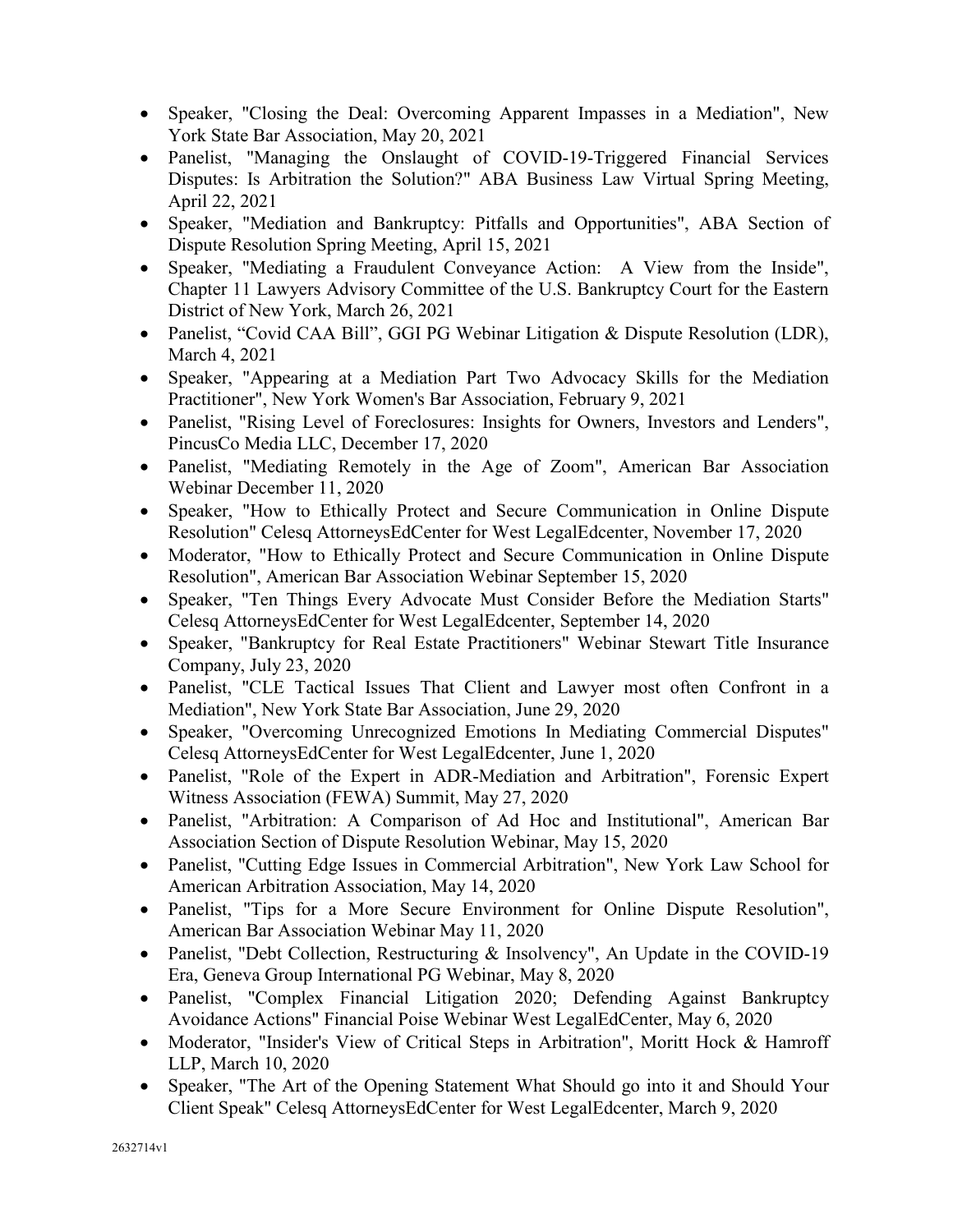- Panelist, "Complex Financial Litigation 2020; Common Issues and Strategies in Business Breakups" Financial Poise webinar, February 5, 2020
- Speaker, "Drafting Effective and Enforceable Mediation and Arbitration Clauses" at the New York State Bar Association's Dispute Resolution Committee Section Meeting, as part of the Association's Annual Conference and Expo, January 30, 2020
- Speaker, "Bankruptcy for Real Estate Practioners" Stewart Title Insurance Company, December 18, 2019
- Keynote panelist, "Panel Talk from the Trenches", American Arbitration Association, Inaugural Diversity Student ADR Summit, November 23, 2019
- Speaker, "Conversion of Chapter 13 to Chapter 7 Absent the Debtor's Consent", Nassau Academy of Law/Nassau County Bar Association, November 15, 2019
- Panelist, "Mediation Advocacy," Nassau Academy of Law/Nassau County Bar Association, November 13, 2019.
- Speaker, "(Almost) Everything You Wanted to Know About Planning and Conducting an Evidentiary Hearing in Bankruptcy Court", ABA Business Bankruptcy Committee Meeting 2019, October 30, 2019
- Speaker, "How Attorneys Can Prepare Themselves and Their Clients to Maximize an Effective Mediation Process" Celesq AttorneysEdCenter for West LegalEdcenter, October 23, 2019
- "Conversations with the Judges: a Program on Mediation" run by Ms. Berkoff as Chair of the Mediation Committee of the Lawyers Advisory Committee for the EDNY Bankruptcy Judges, April 24, 2019 & May 13, 2019
- Panelist, "Defending Against Bankruptcy Avoidance Actions," Financial Poise webinar, April 23, 2019.
- AAA Speaker, "Cutting-Edge Topics in Commercial Arbitration," New York Law School, April 23, 2019.
- Speaker, "Drafting ADR Clauses for Financial, M&A and Joint Venture Disputes," ABA Spring Business Law Section Meeting, March 28, 2019.
- "Mediation Representing Clients", St. John's Law School, November 29, 2018
- Featured Speaker at the Judith S. Kaye Arbitration Competition, NYSBA, AAA, November 3, 2018
- Moderator, "The Emperor Has No Clothes: The State of Undress In the Retail Distressed Space", ABA Webinar, July 17, 2018
- Featured Speaker, "Complex Commercial Restructuring", American Bankruptcy Institute at the Northeast Conference, July, 2018
- Featured Speaker, "Chapter 15 Update: Bankruptcy for Foreign Debtors", Geneva Group North American Regional Conference, June, 2018
- Featured Speaker Forever Young: Healthcare Restructuring- A Growing Aged Population, So Why So Many Restructurings, Conference presented by Nexia International, May 14, 2018
- Featured Speaker "The Basics Of Consumer Bankruptcy Part 7 The Nuts And Bolts Of Bankruptcy Litigation & Practice Points", Webinar presented by the ABA's Consumer Bankruptcy Committee, March 28, 2018
- Keynote Speaker at the Judith S. Kaye Arbitration Competition, NYSBA, AAA, November 11, 2017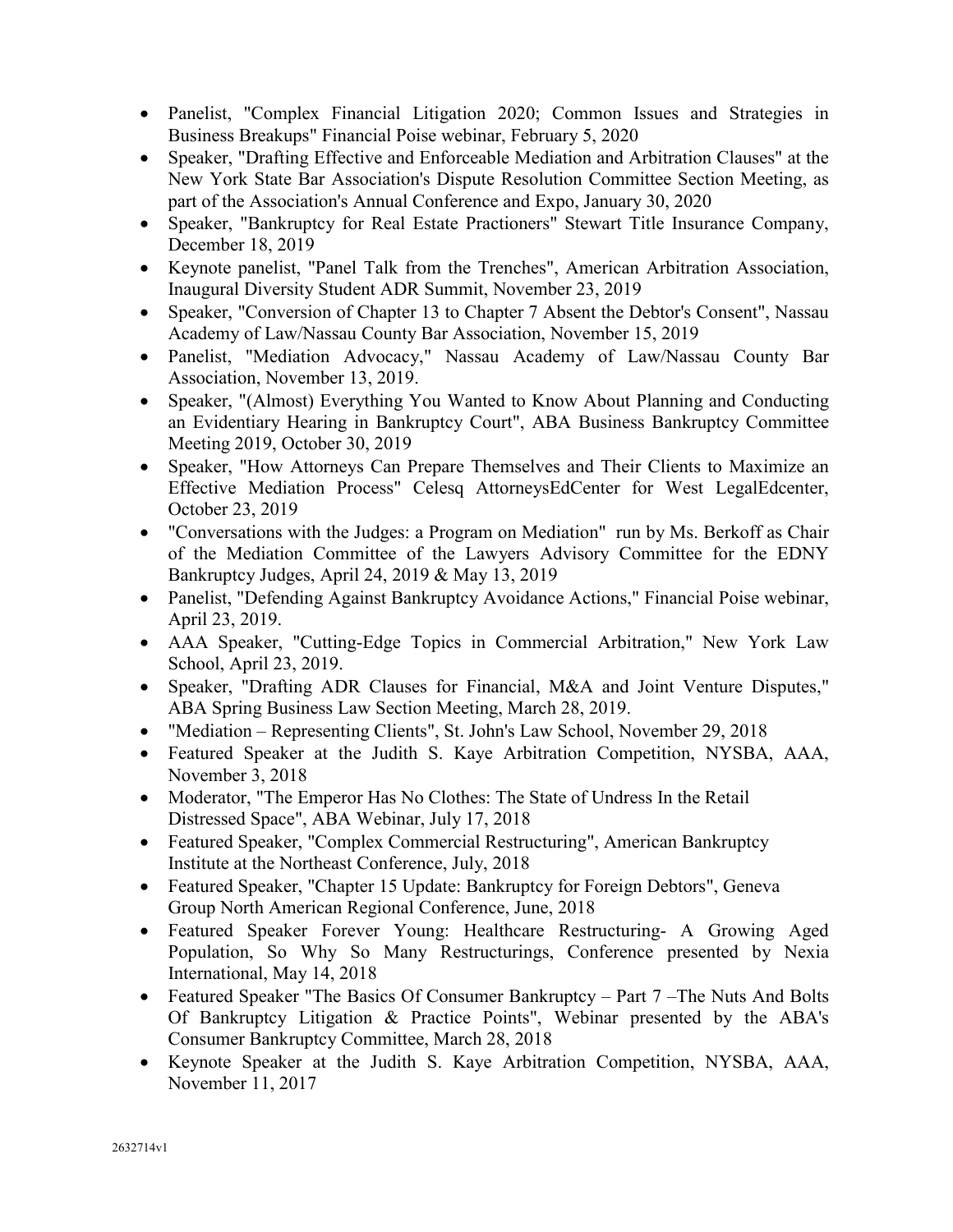- Speaker, "Chapter 15: Bankruptcy for Foreign Debtors", Geneva Group International World Conference, October 20, 2017
- Program Chair and Speaker, "Cyberattack: Zombies, Data and Hospitals. What Do You Do In A Hospital Bankruptcy?", American Bar Association and National Conference of Bankruptcy Judges, October 10, 2017
- Featured Speaker "Successful Healthcare Restructurings", American Bankruptcy Institute at the National Conference of Bankruptcy Judges, October 10, 2017
- Moderator, "Mediating E-Discovery Disputes" Nassau County Bar Association, Alternative Dispute Resolution Committee's Dean's Hour Seminar, September 28, 2017
- Featured Speaker "Mediation; Mega Cases and Avoidance Actions", American Bankruptcy Institute's Webinar, September 12, 2017
- "Lunch with the Judges: a Program on Mediation" run by Ms. Berkoff as chair of the Mediation Committee of the Lawyers Advisory Committee for the EDNY Bankruptcy Judges, May 19, 2017 & May 31, 2017
- Program Chair and Speaker, "What Every Business Lawyer Should Know about Bankruptcy Process" presented by the ABA Bankruptcy Court Structure and Insolvency Process Committee, at the American Bar Association Business Law Section Spring Conference, April 6, 2017
- Keynote Speaker at the Judith S. Kaye Arbitration Competition, New York State Bar Association DR Section, American Arbitration Association, November 19, 2016
- Panelist at the ABI Northeast Conference: "The Nuts and Bolts of a Turnaround", Summer 2016
- Panel Speaker on Mediation in the Bankruptcy Courts, Judges Panel, Nassau County Bar Association, May 19 2016
- Panelist on Arbitration Advocacy: "Best Practices for Approaching and Analyzing a Case", New York State Bar Association, March 10, 2016
- Panelist on Arbitration Advocacy: "Best Practices for Approaching and Analyzing a Case", First Annual New York State Bar Association and American Arbitration Association Arbitration Competition, November 2015
- Speaker, "Mediating Multi-Party Disputes", Loyola University's School of Law, October 13, 2015
- Speaker, "Brown Bag Discussion of Mediation", Nassau County Bar Association, October 7, 2015
- Moderator, "Fulfilling Your Not for Profit's Mission During Financial Distress," American Bar Association, Business Law Section Annual Meeting, September 17, 2015
- Speaker, "Business Mediation Process", American Bar Association, Business Law Section Annual Meeting, September 19, 2015
- Moderator, "Bankruptcy Considerations in Retail: Analyzing Distress in Apparel, Consumer Electronics and Other Retail", American Bar Association Webinar on Wednesday, June 10, 2015
- Speaker, "Get A Grip! Wrangling the Mediation Process to Improve Your Chances of Success in Multi-Party Disputes", American Arbitration Association's Webinar, May 13, 2015
- Participant/Speaker, "Mock Mediation Panel", New York State Bar Association Corporate Counsel/Dispute Resolution Sections, January 29, 2015
- Speaker, "The Building Blocks of Client Development", IWIRC Florida Network, 2015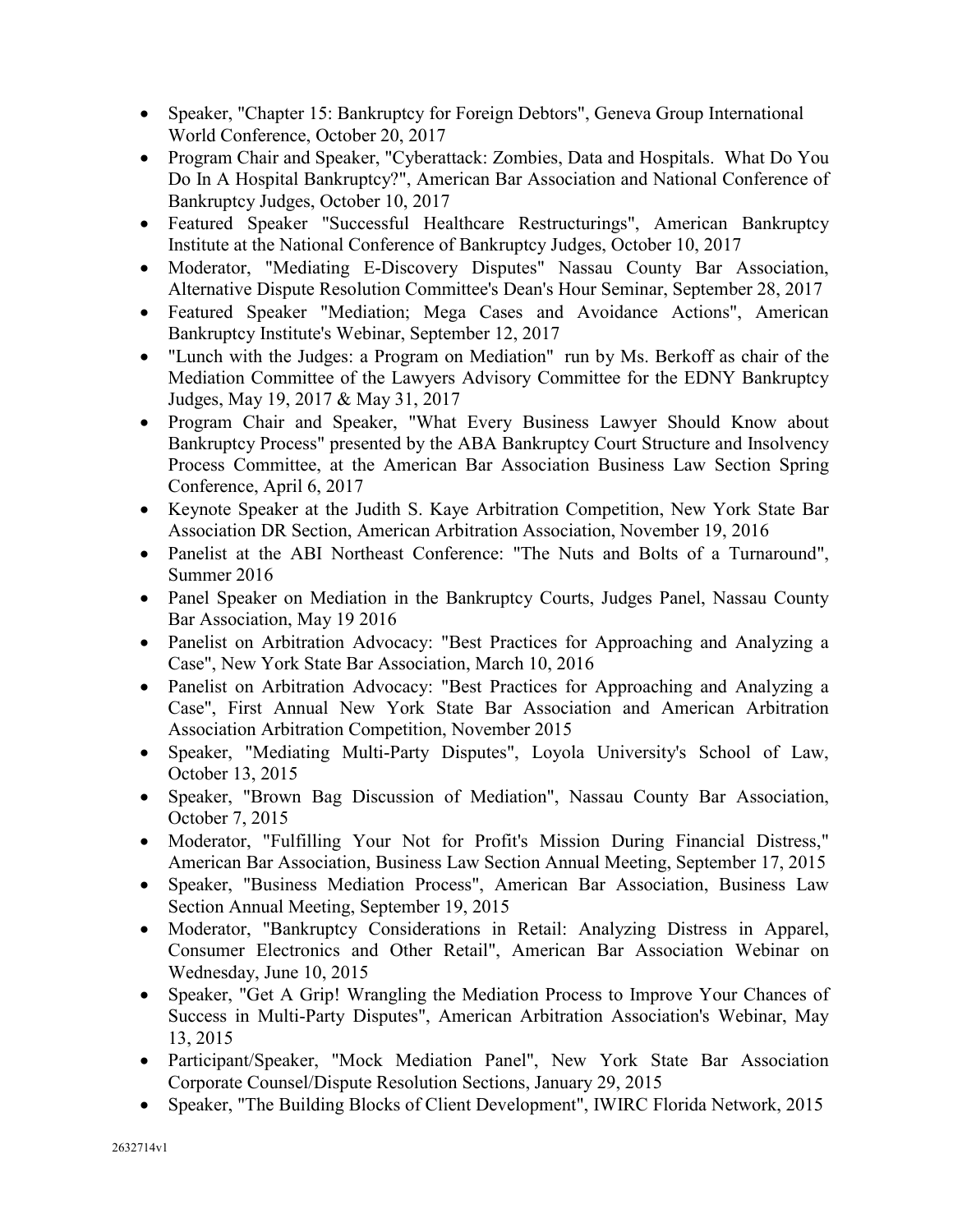- Moderator, "Can Mediation Save the Golden Goose", Mock Mediation, Joint Meeting, Commercial Fraud/Mediation Committees, ABI Winter Leadership Conference, December 6, 2014
- Speaker, "Re-Structure, Re-Lease, Re-Invent? Challenges & Opportunities of Retail's Changing Landscape", American Bar Association CLE Webinar, August 12, 2014
- Speaker, "Future Projects in Mediation", American Bankruptcy Institute Spring Conference, April 25, 2014
- Speaker, "Perfect Pitch: A Mock Pitch Event" IWIRC Spring Conference, April 24, 2014
- Speaker, "Practical Skills Basics of Bankruptcy Practice", New York State Bar Association, November 5, 2013
- Guest Lecturer on Bankruptcy, Uniform Commercial Code Class, Hofstra Law School, April 2013
- Guest Lecturer on Bankruptcy and Real Estate Issues, Title Insurance Class, New York Law School, April 2013
- Speaker, "Bankruptcy: Motions for Relief From Stay", National Bankruptcy Institute Teleconference, July 25, 2012
- Guest Lecturer on Bankruptcy, Uniform Commercial Code Class, Hofstra Law School, April 2012
- Guest Lecturer on Bankruptcy and Real Estate Issues, Title Insurance Class, New York Law School, April 2012
- Moderator, "Bankruptcy Forum: What Judges and Trustees Want You to Know", National Bankruptcy Institute, April 27, 2012
- Speaker, "Rogue Employee & Internal Fraud Considerations", Long Island Chapter of the Association of Certified Fraud Examiners, April 2012
- Speaker, Bankruptcy Litigation/Business Reorganization/Health Care Session, "Understanding D&O Issues in a Brave New World: Health Care, Nonprofit, For-Profit and a Bevy of Other Issues", American Bankruptcy Institute Spring Meeting, April 2012
- Speaker, "Bankruptcy: Motions for Relief From Stay", National Bankruptcy Institute Teleconference, December 2011
- Moderator, "Bankruptcy Forum: What Judges and Trustees Want You to Know", National Bankruptcy Institute Judicial & Trustee Forum, May 13, 2011
- Speaker, "Bankruptcy: Automatic Stay Relief for Creditors", National Business Institute, June 21, 2010
- Speaker, "Creditor Claims and Distributions in Bankruptcy", National Business Institute, June 14, 2010
- Speaker, "Creditor Actions Allowed During Bankruptcy", National Business Institute, June 7, 2010
- Speaker, "Overview of Creditors' Rights Under Each Bankruptcy Chapter", National Business Institute, June 1, 2010
- Speaker, "Business Law Updates", American Bankruptcy Institute, Sixth Annual Caribbean Insolvency Symposium, February 2010
- Speaker, "Commercial Leases in a Down Economy, Sterling Education Services", October 13, 2009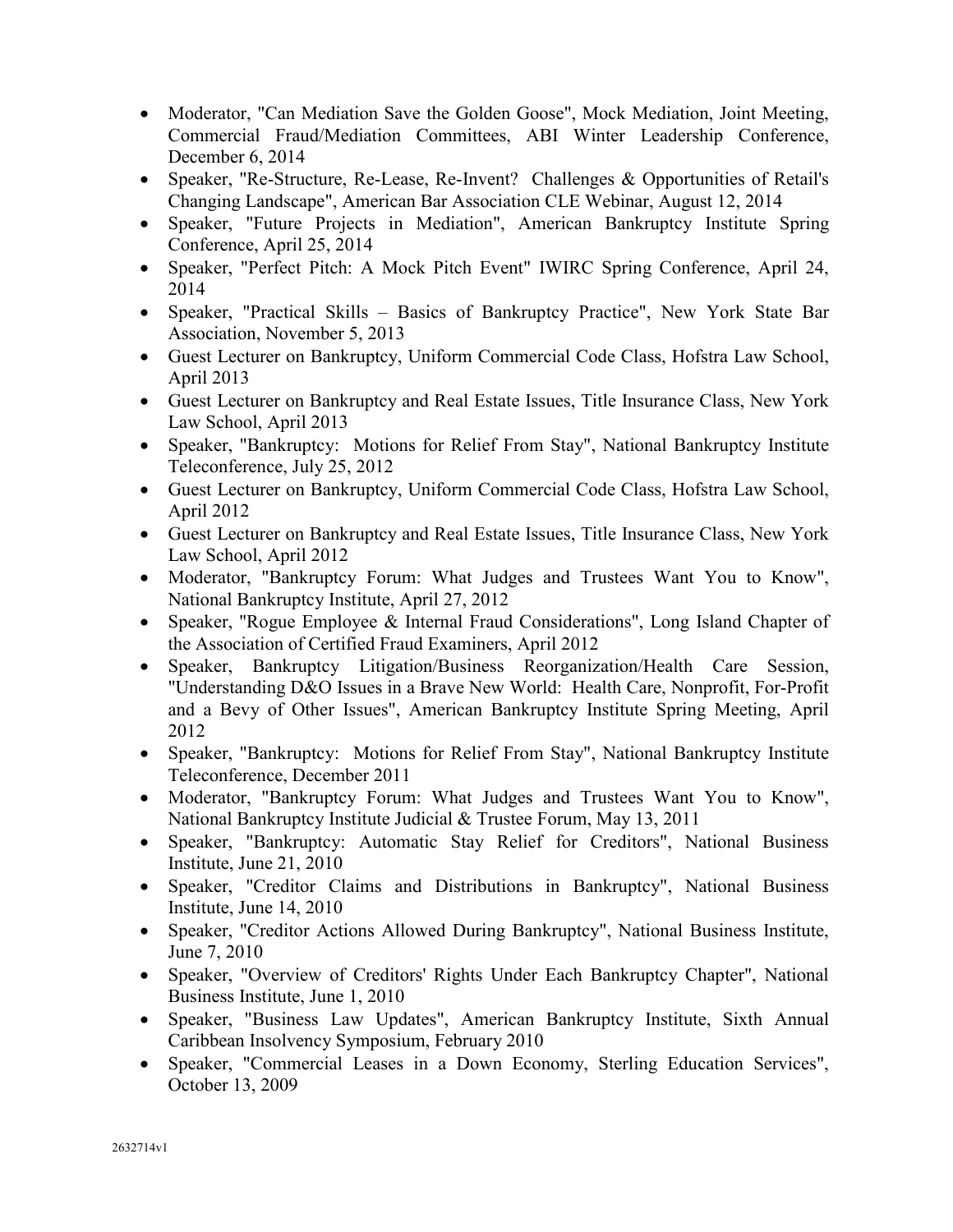- Panelist, "Radical Restructuring: Strategies Before, During, and After Bankruptcy", Foundation for Accounting Education, September 15, 2009
- Panelist, "Chapter 7 and Chapter 11—Can they be Lucky Numbers?", June 17, 2009, Turnaround Mgmt Assoc, Long Island Chapter, NY Institute of Credit, Nassau County Bar Assoc. Suffolk City Bar Association
- Speaker, "Consumers and Small Businesses in Distress, Using the Bankruptcy Code to Help Weather these Troubled Times", Spring 2009, NYSBA CLE Program.
- Speaker, "Real Estate, The New American Skyline: Builder/Developer Workouts and Restructurings", ABI Annual Winter Leadership Conference December 5 - 8, 2007
- Speaker, "The Scope & Implications of the Automatic Stay: A Non-Bankruptcy Litigator's Guide", The Federal Bar Association, Eastern District of New York Chapter, April 30, 2007.
- Speaker, "The Overlap Of Dirt & Chattels: Competing Rights Of Secured Parties, Landlords & Equipment Lessors In Collateral & Fixtures In Real Estate Related Transactions", ABI Annual Winter Leadership Conference November 29 - December 3, 2006
- Moderator, "Deepening Insolvency Impact & Pitfalls", New York Institute of Credit and IWIRC NY Network, City Bar Justice Center, April 25, 2005
- Speaker, "Guiding You and Your Clients Towards Success in These Complex Economic Times – A Morning with the Experts", Uniondale Marriott, November 3, 2004
- Coordinator, "Annual Bankruptcy Law Update", Nassau/Suffolk Academy of Law, June 22, 2004
- Speaker, "Bankruptcy Pre and Post Filing Concerns", New York Institute of Credit, April 27, 2004
- Speaker, "Hot Topics in Bankruptcy, Sub-Committee on Business", American Bar Association, Spring Meeting, April 2, 2004
- Speaker, "Bankruptcy, Creditor's Rights and Protection of Security Interests in Bankruptcy Seminar", Sterling Education Services, July 8, 2003
- Program Chair, "Technology in the Bankruptcy Court: Welcome to the  $21<sup>st</sup>$  Century", United States Bankruptcy Court and the Suffolk and Nassau Academies of Law, October 24, 2003
- Moderator, "Dean's Hour: Truth & Consequences: Analyzing a Company Collateral Reporting", The Nassau Academy of Law, September 10, 2003
- Speaker, "Bankruptcy and Reorganization Conference", The Association of the Bar of the City of New York, July 31, 2003
- Speaker, "Bankruptcy, Creditor's Rights and Protection of Security Interests in Bankruptcy" Seminar, Sterling Education Services, July 8, 2003
- Moderator, "True Life Bankruptcy Stories" Seminar, Nassau Academy of Law, May 29, 2003
- Speaker, "Real Estate, Advanced Real Estate Law In New York", National Business Institute, April 15, 2003
- Moderator, "The 1, 2, 3's of Chapter 7 Bankruptcy: A Hands on Seminar", Nassau County Bar Association, November, 2002
- Speaker, "The Impact of Bankruptcy Dissolution of Marriage in New York", National Business Institute, September 17, 2002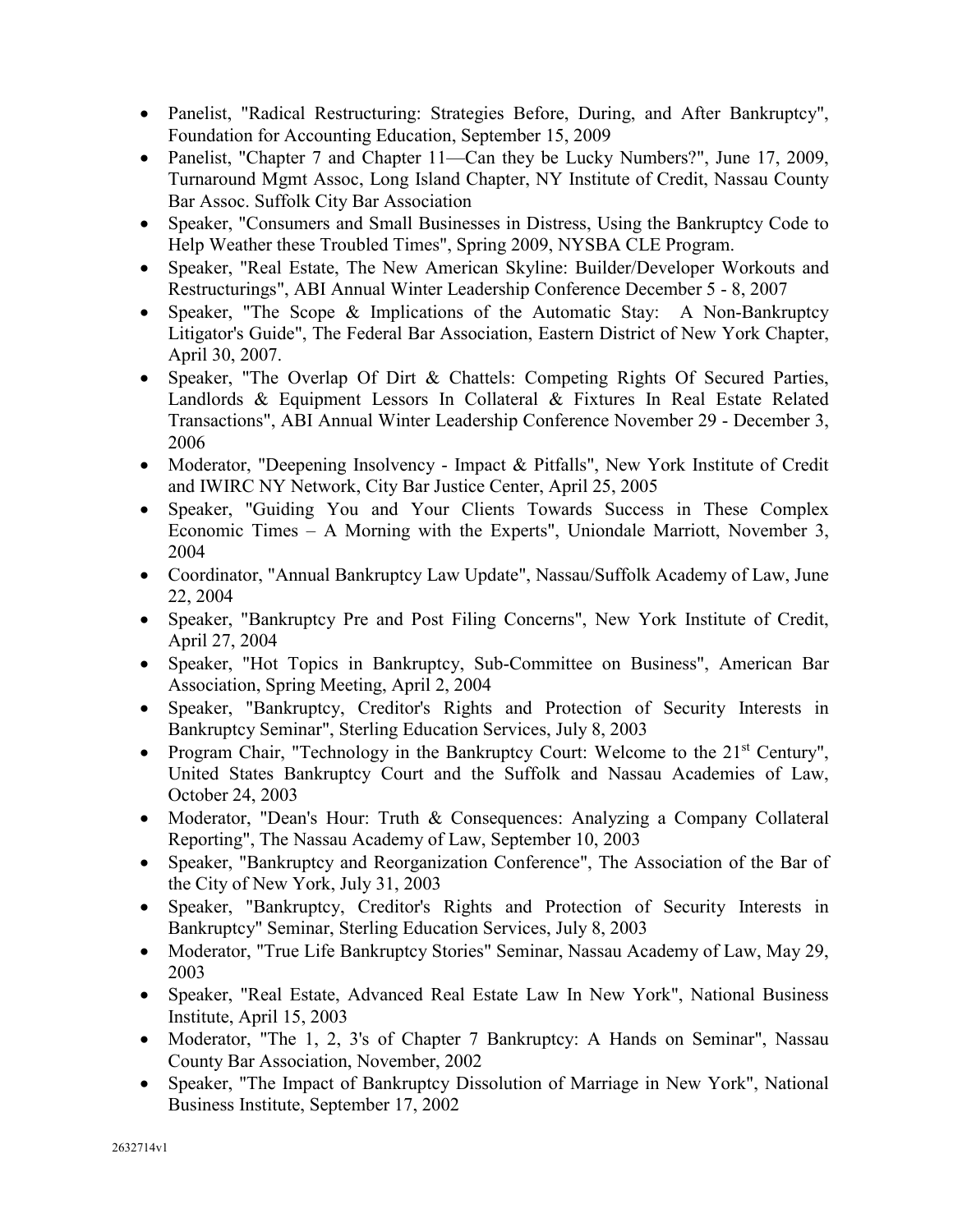- Speaker, "Advanced Real Estate Law In New York", National Business Institute, February 12, 2002
- Moderator, "Panel Discussion on Reorganization Team Dynamics Insights and Suggestions Regarding the Dynamics and Communications Within the Reorganization Management Team", American Bankruptcy Institute's Spring Conference, April 2001
- Speaker, "Select Environmental Issues in Bankruptcy Cases", Nassau Academy of Law, Bankruptcy Update, November 30, 2000
- Speaker, "Permissive Abstention in Adversary Proceedings Under the Bankruptcy Code, a Litigators Response", Suffolk County Bar Association, March 20, 1999

# **Books Published:**

- *Guide for In-House Counsel*, American Bar Association, March 2019, Editor-in-Chief and Contributing Author
- *Utilizing Structured Financing Techniques*, Reorganizing Failing Businesses Third Edition, American Bar Association, August 2017
- *Bankruptcy Mediation*, American Bankruptcy Institute, June 2016, Co-Editor-in-Chief and Contributing Author
- *Dealing With A Perfect Storm: The Impact of a Down Economy & Natural Disasters on Bankruptcy Law*, Thought Leadership Bankruptcy & Financial Restructuring Law 2013, Aspatore, March 2013
- *ABI Health Care Insolvency Manual, Third Edition*, American Bankruptcy Institute, 2012, Co-Editor-in-Chief and Contributing Author
- *The Impact of the Overall Economic Climate on Middle Market Real Estate*, Thought Leadership Bankruptcy's Financial Restructuring, Aspatore, February 2012
- *Philadelphia Newspapers and Other Notable Cases in Commercial Bankruptcies, Inside* the Minds, Trends in Commercial Bankruptcy Filings, Aspatore, 2010

## **Select Articles Published:**

- *The Second Circuit Finds ERISA Claim Against Plan Manager Was Not Related to Separate Employment Agreement and Therefore Would Not Require Arbitration of the Dispute*, ABA Business Law Today, May, 2021
- *Is Arbitration in Bankruptcy Cases A Viable Option?,* American Bar Association, Dispute Resolution Section, Just Resolutions Newsletter, May 2021 Issue
- *The Continuing Erosion of Arbitration Clauses in Bankruptcy Cases*, GGI LDR News No. 14, Spring 2021
- *The Supreme Court Slated to Resolve a Circuit Split*, ABA Business Law Today, April, 2021
- *Bankruptcy Courts Continue to Decline Enforcement of Arbitration Clauses in Core Cases,* ABA Business Law Today, March, 2021
- *Key Changes to Rules Governing Certain International Arbitrations*, ABA Business Law Today, March, 2021
- *A Widening Circuit Split: Is The Trend to Deny Discovery For Foreign Private Arbitration Under 28 U.S.C. § 1782?* ABA Business Law Today, November 30, 2020
- *Arbitrating Arbitrability: The Circuit Courts Weigh In,* ABA Business Law Today, November 30, 2020
- *Online Dispute Resolution in Our New Normal*, GGI LDR News No. 13, Autumn 2020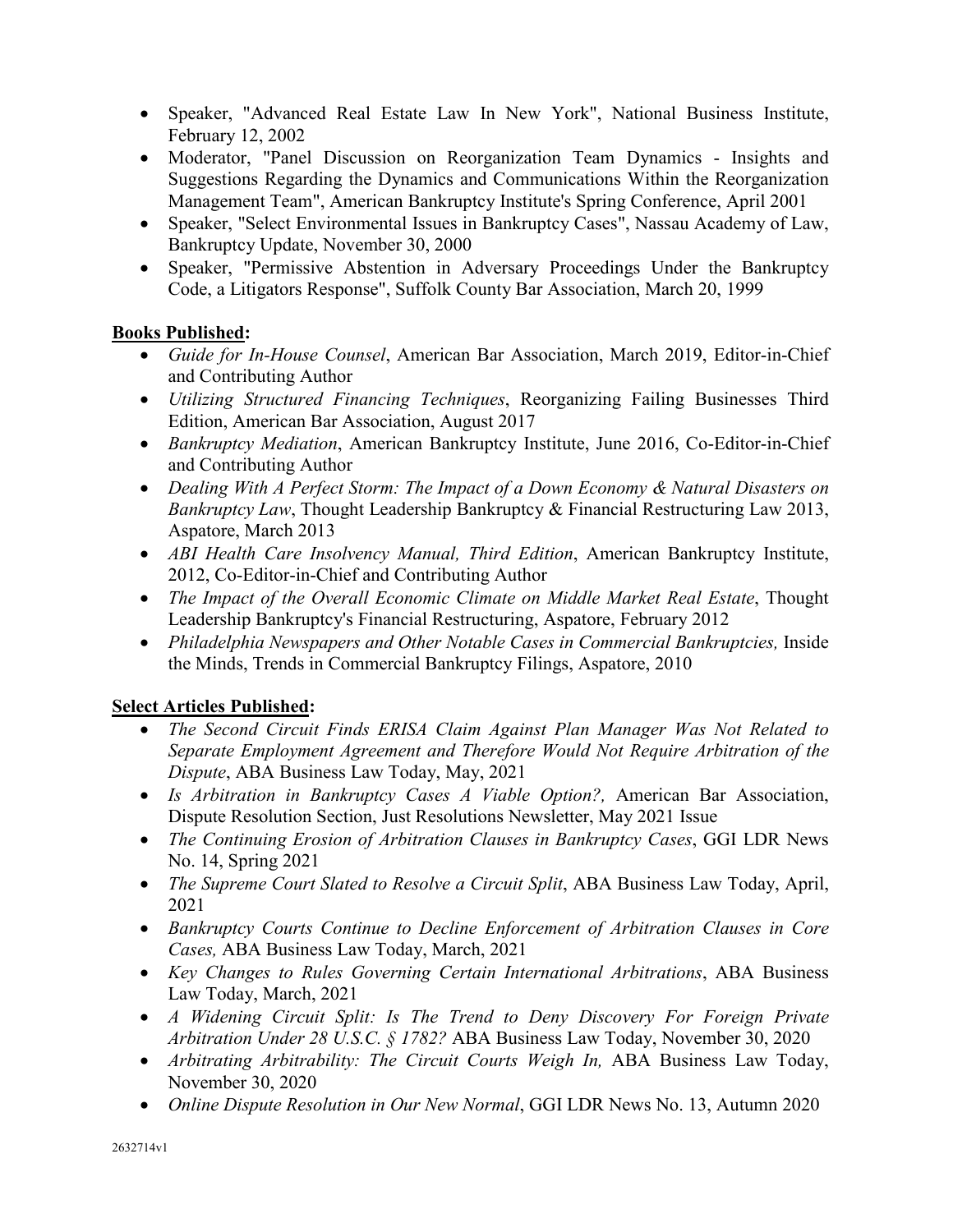- *Strategies To Protect Your Company From Clawback Actions During These Turbulent Times and Beyond* NYSBA Inside Summer 2020, Vol. 38, No. 2
- *Will the Supreme Court Resolve the Split in the Circuits Concerning Use of Discovery in Private International Arbitration?* ABA Business Law Today, July, 2020
- *Supreme Court Determines That Nonsignatories May Invoke International Arbitration in Certain Circumstances*, ABA Business Law Today, June, 2020
- *Subchapter V of the US Bankruptcy Code*, GGI DCRI News Special Edition No. 1, 2020
- *Taking Mediation Online: The Practicalities and the Pitfalls*, ABI Journal, June, 2020
- *Second Circuit Allows for Third Party Subpoenas*, ABA Business Law Today, June, 2020
- *The Singapore Convention: A Viable Method to Enforce Settlement Agreements?*, New York Law Journal, May 20, 2020
- *In the Wake of the U.S. Supreme Court's Decision in Epic Systems, Should Core Bankruptcy Matters Be Deemed a "Clear and Manifest" Exception to the Federal Arbitration Act?* Thomson Reuters, Norton Journal of Bankruptcy Law and Practice, Volume 29, Issue 2, April, 2020
- *The Impact of the Recent Earthquake on Puerto Rico's Restructuring Plan*, GGI DCRI News No. 12, Spring 2020
- *Taking Your Mediation Practice Online in the Face of Covid-19*, ABA Business Law Today, March 29, 2020
- *Circuit Splits over Medicare Claims*, ABI Journal, December, 2019
- *Second Circuit Holds Bankruptcy Code's Avoidance Provisions Apply Extraterritorially*, GGI DCRI News No. 11, Autumn 2019
- *To Enforce or Not to Enforce: What Test Should Courts Apply When Faced with Arbitration Agreements in Bankruptcy?* Thomson Reuters, Norton Journal of Bankruptcy Law and Practice, Volume 28, Issue 4, August, 2019
- *Drafting ADR Clauses for Financial, M&A, and Joint Venture Disputes*, ABA Business Law Today, July, 2019
- *Mediating Valuation Disputes*, ABI Journal, July, 2019
- *Chapter 15: Court Permits Foreign Debtors to Access and Transfer Funds in a US Account*, GGI DCRI News No. 10, Spring 2019
- *Is Arbitration in Bankruptcy Cases a Viable ADR Option?*, ABI Journal, January, 2019
- *Preparing In-House Counsel and External Lawyer Advocates for Effective, Good-Faith Mediation of Mergers & Acquisitions*, ABA Business Law Today, February 14, 2018
- *The Continuing Value of the Joint Session in Mediation, ABI Journal, November 2017*
- *Reflections on the 1-2-3s of Mediation of a Merger & Acquisition Dispute*, ABA Business Law Today, July, 2017
- *Do Not Underestimate the Importance of Selecting the Right Mediator*, ABI Journal, April 2017
- *The Role of In-House Counsel in the Mediation Process*, NYSBA Inside, Winter 2015
- *Effective Advocacy in Mediation*, NYSBA New York Dispute Resolution Lawyer, Fall 2015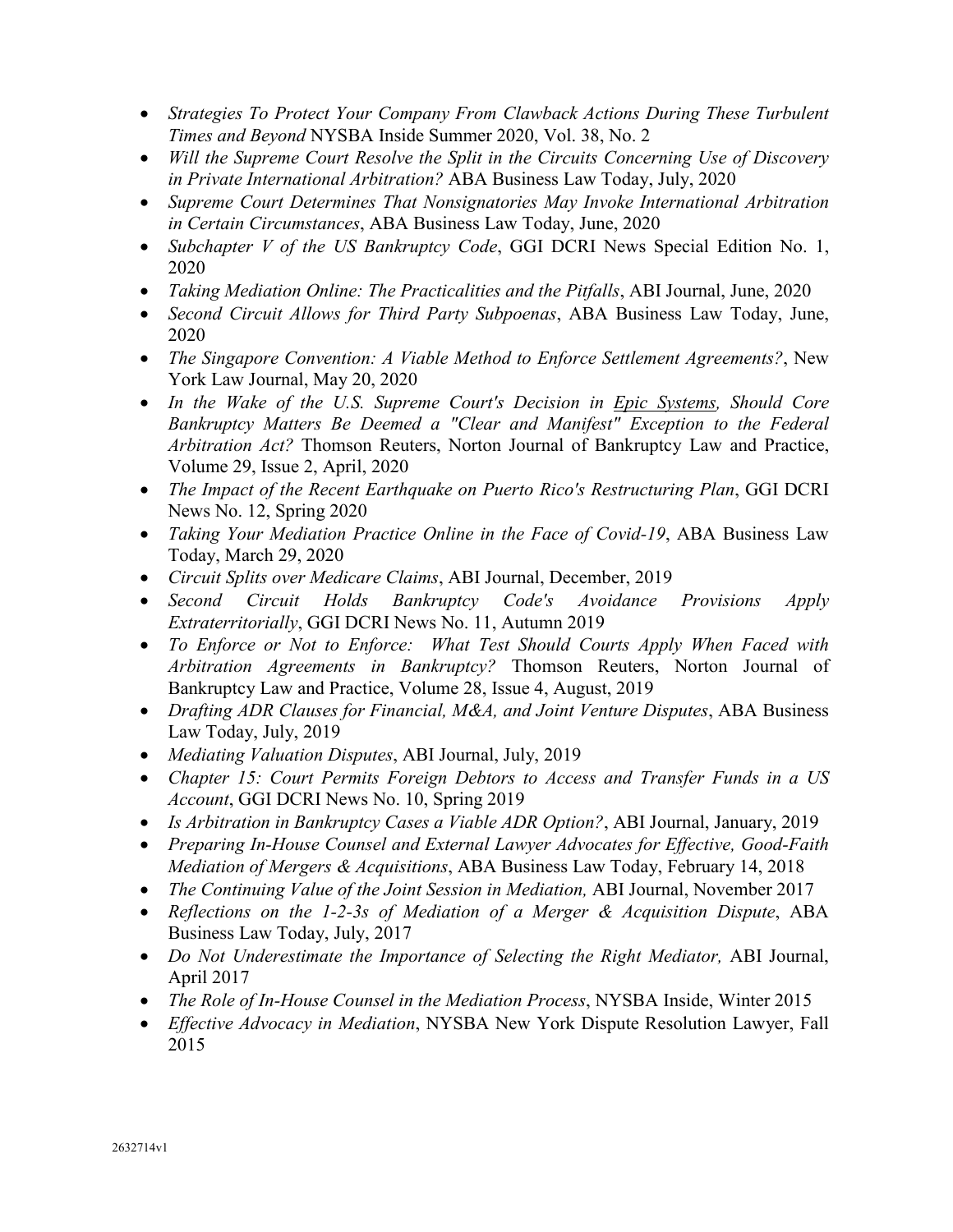- *Mediating With The New Kid In Town,* ABA's November 2014 Just Resolutions Newsletter
- *Reflections on Mediation in Bankruptcy Matters*, NYSBA New York Dispute Resolution Lawyer, August 17, 2011

## **Select Honors:**

- ABF Journal's Inaugural Class Of Top Women In Asset-Based Lending April, 2021
- 2020 New York Metro Top Women Super Lawyers
- LIBN's Top Power 25 in Law, March, 2021
- 2020 Lawdragon 500 Leading U.S. Bankruptcy & Restructuring Lawyers
- NYSBA Dispute Resolution Section Chairperson Award 2019, recognizing the creation and launch of the Association's Inaugural Mediation Tournament in 2019
- New York Super Lawyers<sup>®</sup> 2014 to present
- The Lawyer International Legal 100 Award, 2016 to present
- Client Choice Winner Insolvency Law Firm of the Year in New York Corporate *INTL Magazine*, 2014 to 2016
- Long Island Outstanding Women in Law Award, *Hofstra University School of Law*, April 5, 2016
- ALM Top-Rated LI Lawyer *Annual Legal Leaders Guide,* 2015
- Member of the 2013 class of Long Island's Top Leadership In Law, *Long Island Business News*
- Long Island's Who's Who in Women in Professional Services, *Long Island Business News*, 2013
- Top 50 Professional Women Award & Hall of Fame Inductee, *Long Island Business News*, 2012
- One of Long Island's Who's Who in Women in Professional Services, *Long Island Business News* (LIBN), 2011
- One of Long Island's Who's Who in Women in Professional Services, *Long Island Business News* (LIBN), 2009
- Melnik Award recipient by IWIRC for Exceptional IWIRC Member, 2009
- Long Island Business News, Top 50 Influential Women in Business, 2008
- Honoree, Face to Face (The National Domestic Violence Project and The Nassau County Coalition Against Domestic Violence) - Annual Benefit, 2005
- Honoree, Child Care Council of Nassau, Inc. Charity Golf Classic Outing & Casino Night, 2005
- *Long Island Business News*, Top 40 Professionals Under 40, 2005
- Long Island Woman Businessperson of the Month, Molloy College, 2004
- *Long Island Business News*, One of Long Island's 50 Top Women in Business, 2004
- Recipient of the Hofstra University School of Law Distinguished Alumni Award, 2004
- Judge at the Annual Judge Conrad B. Duberstein National Moot Court Competition, 1996 to 2003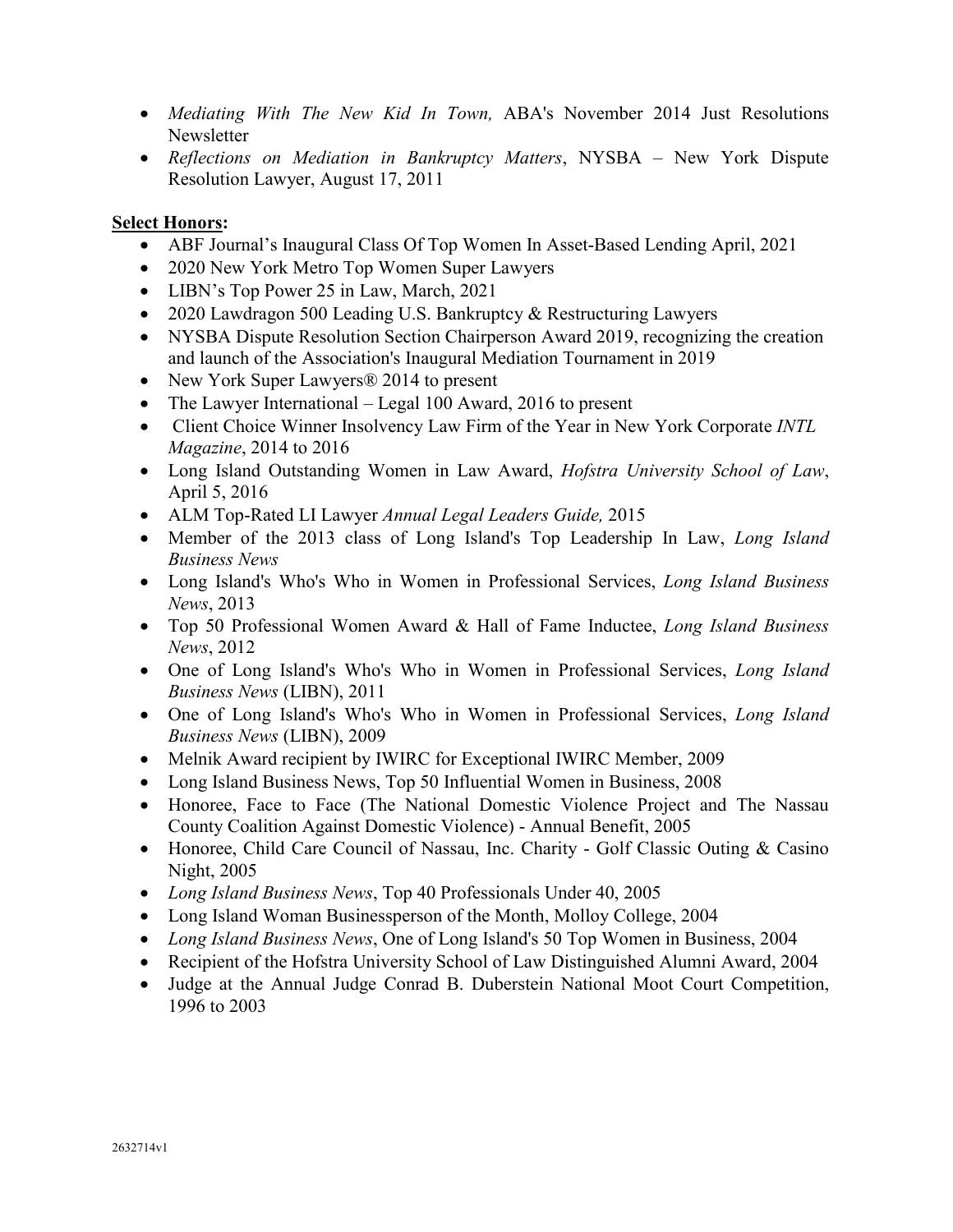### **IV. General pertinent experience:**

I have previously been appointed by several of the Judges in the Southern and Eastern Districts of New York, Delaware, Pennsylvania and Nassau County Commercial Division as a mediator, as well as an examiner.

### **Mediation Panel Affiliations:**

- Special Master Mediation Program Supreme Court of the State of New York, Appellate Division, Second Judicial Department, May 6, 2020 to present
- Pro Bono Appellate Mediation Panel United States Court of Appeals, Second Circuit, October 1, 2019 to present
- Mediation Register United States Bankruptcy Court, Southern and Eastern Districts of New York, May 2008 to present
- Mediation Panel United States Bankruptcy Court, Eastern District of Pennsylvania, April 2014 to present
- Mediation Panel United States Bankruptcy Court, Northern District of New York, November 2014 to present
- Mediation Panel Alternative Dispute Resolution Panel, Nassau County Bar Association, May 2015 to present
- Commercial Mediation Panel Nassau County Supreme Court, State of New York, 2016 to present

### **Arbitration Panel Affiliations:**

- Member of the AAA-ICDR Council, May 2021 to present
- Member of the AAA-ICDR International Panel, July 2021 to present
- Member American Arbitration Association panel 2018 to present
- Member of the AAA-ICDR Financial Advisory Committee April 2019 to present

## **Mediation Experience:**

- *Pacific Plumbing & Heating Corp. v. Jessica E. Zapas and Pacific HVAC Corp.* Index No. 610860-19, Supreme Court of the State of New York, County of Nassau, Order of Reference to Alternative Dispute Resolution, Honorable Timothy S. Driscoll, June 2, 2021
- *State Farm Mutual Automobile Insurance Company v. Baldwin Chiropractic Index No.* 605172-19, Supreme Court of the State of New York, County of Nassau, Order of Reference to Alternative Dispute Resolution, Honorable Diccia T. Pineda-Kirwan, April 26, 2021
- *Absolut Center for Nursing and Rehabilitation at Westfield, LLC and RCA Servicer at Westfield, LLC v. Cass Development Company* Index No. 610122-20, Supreme Court of the State of New York, County of Nassau, Order of Reference to Alternative Dispute Resolution, Honorable Timothy S. Driscoll, April 16, 2021
- *Indemnity Insurance Company v. Leo,* Supreme Court of the State of New York, Appellate Division, Second Judicial Department, AD Docket Nos. 2019-10799 Notice of Reference, April 14, 2021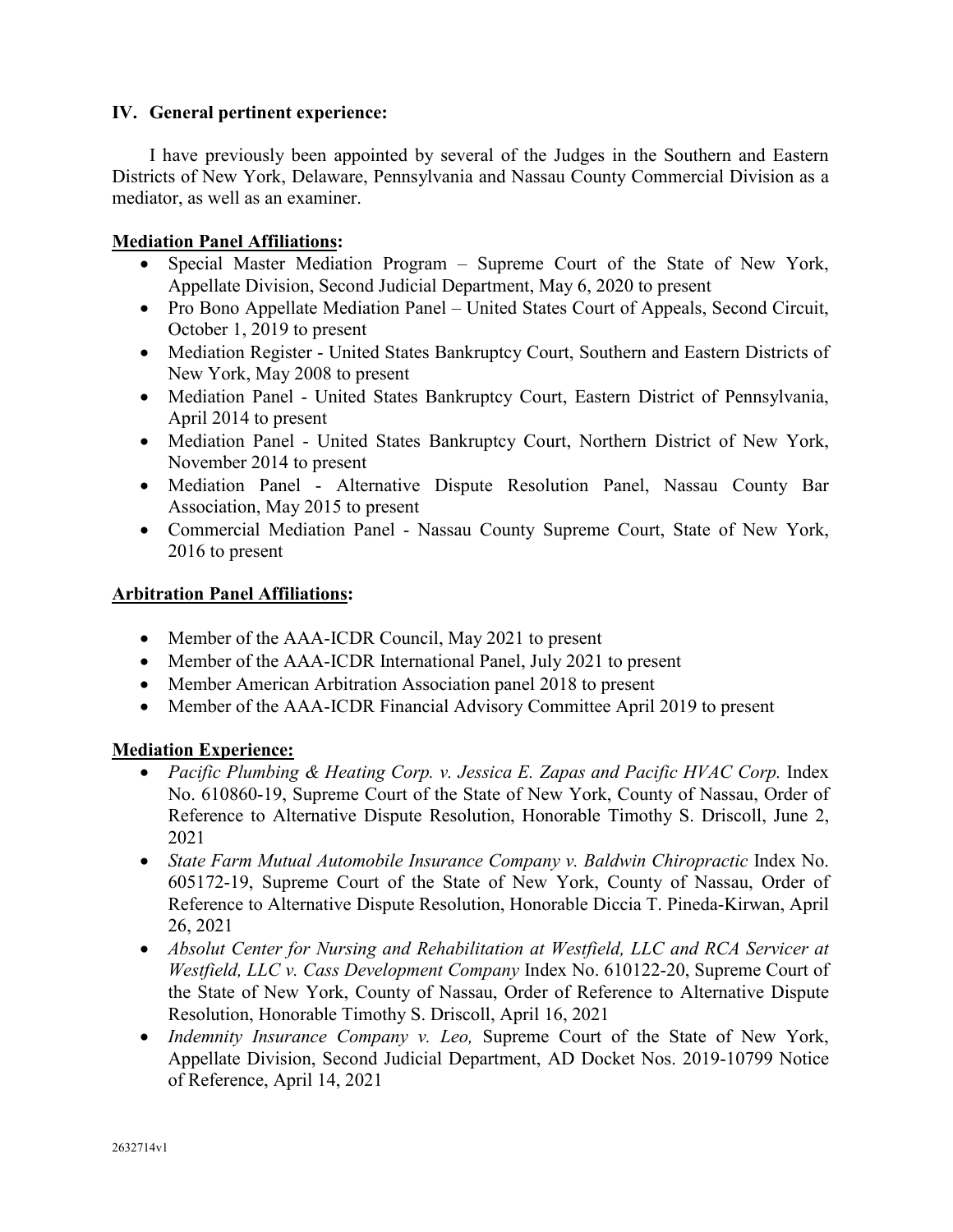- *Rocco Bove v. James Zanfardino* Index No. 610822-20, Supreme Court of the State of New York, County of Nassau, Order of Reference to Alternative Dispute Resolution, Honorable Diccia T. Pineda-Kirwan, April 8, 2021
- *Insys Therapeutics, Inc., et al.*, United States Bankruptcy Court, District of Delaware, Case No. 19-11292, Honorable John T. Dorsey, multiple separate fraudulent transfer/preference mediations, April 6, 2021
- *Government Employees Insurance Co. v. Charming Acupuncture, P.C.* Index No. 611810-19, Supreme Court of the State of New York, County of Nassau, Order of Reference to Alternative Dispute Resolution, Honorable Diccia T. Pineda-Kirwan, February 25, 2021
- *Ripa v. Petrosyants,* Supreme Court of the State of New York, Appellate Division, Second Judicial Department, AD Docket Nos. 2019-08176; 2019-10790 Notice of Reference, February 18, 2021
- *Robert D. Goner v. Equity Settlement Services Inc. and Puleo Delisle, PLLC* Index No. 610053-18, Supreme Court of the State of New York, County of Nassau, Order of Reference to Alternative Dispute Resolution, Honorable Timothy S. Driscoll, February 16, 2021
- *C&M Contracting, Inc. v. Adelphi University* Index No. 611723/2020, Supreme Court of the State of New York, County of Nassau, Order of Reference to Commercial Division ADR Program, Honorable Diccia Pineda-Kirwan, January 25, 2021
- *Woodbridge Group of Companies, LLC., et al.*, United States Bankruptcy Court, District of Delaware, Case No. 17-12560, Honorable Brendan I. Shannon, multiple (30 plus) separate fraudulent transfer/preference mediations
- *Miami Metals I, Inc.*, United States Bankruptcy Court, Southern District of New York, Case No. 18-13359, Honorable Sean H. Lane, Order Establishing Procedures dated December 16, 2020, multiple separate fraudulent transfer mediations
- *Ilias Bourekas, Debtor*, United States Bankruptcy Court, Eastern District of New York, Case No. 8-18-78496, Honorable Louis A. Scarcella, Mediation Scheduling Order
- *Manhasset Movie Theatre Inc., Roslyn Movie Theatre Inc., and Rudy Toolaprashad v. Gilman Management Corp., Cinemas GMC LLC, and Cinemas GMC II LLC*, Supreme Court of the State of New York, County of Nassau, Index No. 604558/2020, Selection of ADR Neutral Short Form Order, Honorable Steven M. Jaeger, November 18, 2020
- *Butnik v. Luna Park Housing Corp.,* Supreme Court of the State of New York, Appellate Division, Second Judicial Department, AD Docket Nos. 2018-02760; 2018- 04630 Notice of Reference, November 5, 2020
- *Arch Specialty Insurance Company v. RLI Insurance Company,* Supreme Court of the State of New York, Appellate Division, Second Judicial Department, AD Docket No. 2019-03507, Notice of Reference, September 29, 2020
- *Salvatore Ciccone, Jr. individually and derivatively on behalf of 4042 East Park LLC v. Francesco Lazzannaro* Index No. 606122-20 *and Francesco Lazzinnaro, individually and derivatively on behalf of 4042 East Park LLC v. Salvatore Ciccone, Jr. Eric Garcia, Maureen Ciccone* Index No. 608038-20, Supreme Court of the State of New York, County of Nassau, Order of Reference to Alternative Dispute Resolution, Honorable Timothy S. Driscoll, September 28, 2020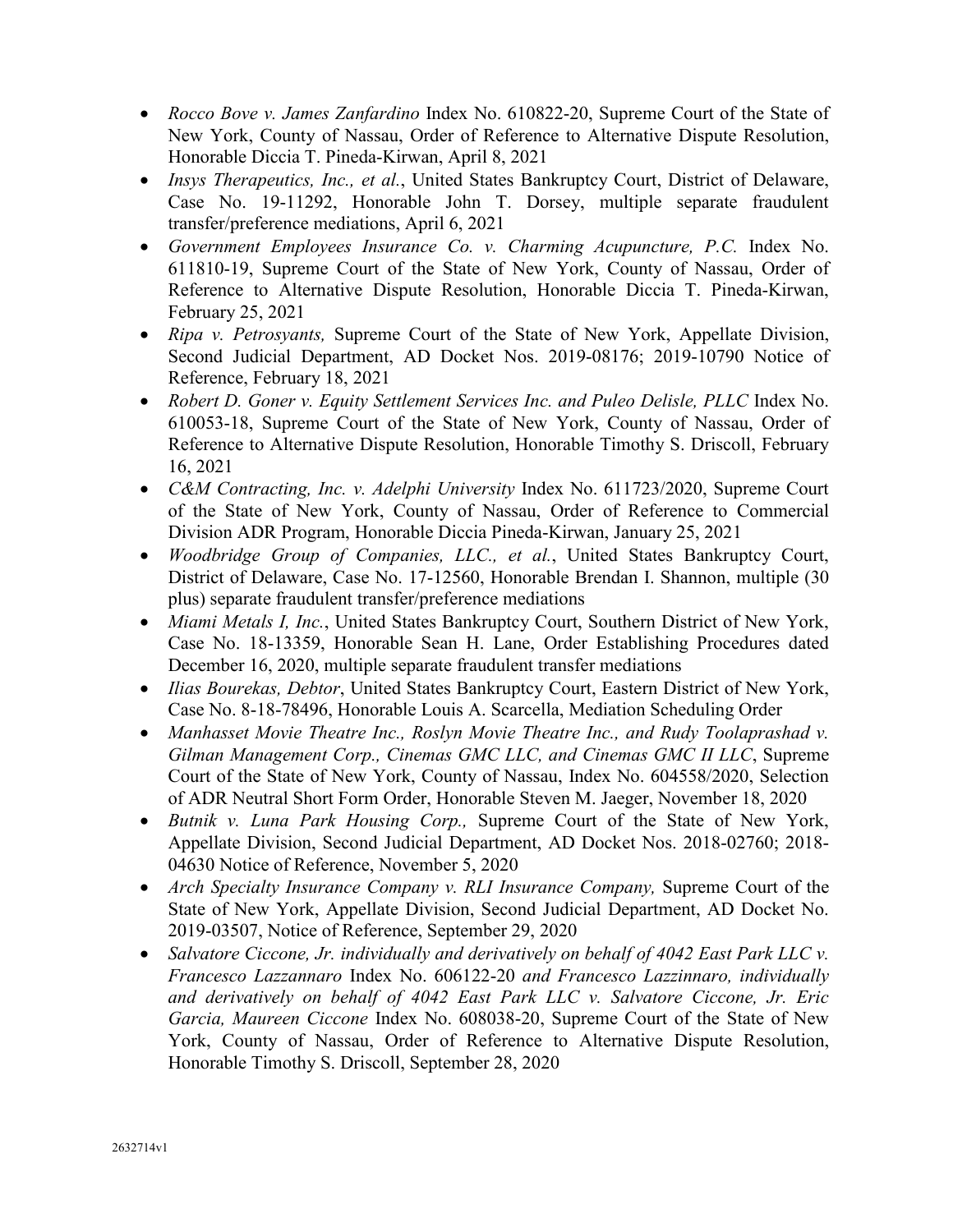- *L.B. an infant by James Barberino v. NYC Board of Education*, Supreme Court of the State of New York, Bronx County, Index No. 20132/2018E, Order of Reference – Mediation, September 21, 2020
- *Ziv Azulay, individually and as the sole managing member on behalf of DMY Real Estate, LLC, v. Shalom Malul a/k/a Charles Malul, S&Z Development, Inc., Silver Equities, Inc., and Green Star Equities, Inc.,* Supreme Court of the State of New York, Appellate Division, Second Judicial Department, AD Docket No. 2018-11194, Notice of Reference, August 4, 2020
- *Joseph Marino and Donna Marino a/k/a Donna Losco Marino v. Emily Mazzuoccola, Taylor Mazzuoccola, and Jon-Michael General Contracting Co., Inc.* Supreme Court of the State of New York, Appellate Division, Second Judicial Department, AD Docket Nos. 2018-13527; 2018-14168, Notice of Reference, June 3, 2020
- *Sizmek, Inc., et al.*, United States Bankruptcy Court, Southern District of New York, Case No. 19-10971, Honorable Stuart M. Bernstein, Order Establishing Streamlined Procedures dated March 26, 2020, multiple (sixty plus) separate fraudulent transfer mediations
- *Fanaras Enterprises, Inc. d/b/a The Prescription Center, Fanarian Enterprises, LLC d/b/a The Prescription Center 2, Northeast Pharmacy Services, LLC, Mytilini Enterprises, LLC d/b/a Bedford Pharmacy v. Burlington Drug Company and Smith Drug Company*, Ad Hoc Mediation, private retention
- *Woodside Management, Inc., Debtor,* United States Bankruptcy Court, Eastern District of New York, Case No. 17-46310, Honorable Carla Craig, Stipulation and Order Referring to Mediation *pending*
- *Deborah J. Piazza, as Chapter 7 Trustee of Donadio & Olson, Inc v. Darin Webb, The Bookkeeping Company, Inc. d/b/a Sum Innovation a/k/k The Bookkeeping Company of New York City a/k/a The Bookkeeping Center, and Alfred Garofalo*, United States Bankruptcy Court, Southern District of New York, Case No. 19-01084, Hon. Stuart M. Bernstein, Order Appointing Mediator dated February 3, 2020
- *Christy Gilliam, Debtor*, United States Bankruptcy Court, Eastern District of New York, Case No. 1-19-41445, Hon. Carla E. Craig, Order and Agreement to Mediate dated September 23, 2019
- *Verrino Construction Services Corp., Debtor, United States Bankruptcy Court, Eastern* District of New York, Case No. 18-23035, Hon. Robert D. Drain, Order Assigning Matter to Mediation, Summer, 2019
- *Sweet Hollow Holdings, LLC v. PL Engineering, P.C. and Paul A. Leon, P.E.*, Supreme Court of the State of New York, County of Nassau, Index No. 609702/2017, Hon. Timothy S. Driscoll, Order of Reference to Alternative Dispute Resolution dated April 15, 2019
- *Howard P. Magaliff, as Chapter 7 Trustee of Town Masonry Corp. and New Town Corp. v. Hunter Roberts Construction Group LLC.*, United States Bankruptcy Court, Southern District of New York, Adv Pro. No. 18-08263, Hon. Robert D. Drain, Stipulation and Mediation Order dated January 4, 2019
- *Millennium Sports Management Company, LLC v. L.W. Retail Associates LLC*, United States Bankruptcy Court, Eastern District of New York, Case No. 17-45189, Honorable Elizabeth S. Stong, Stipulation and Mediation Order dated November 30, 2018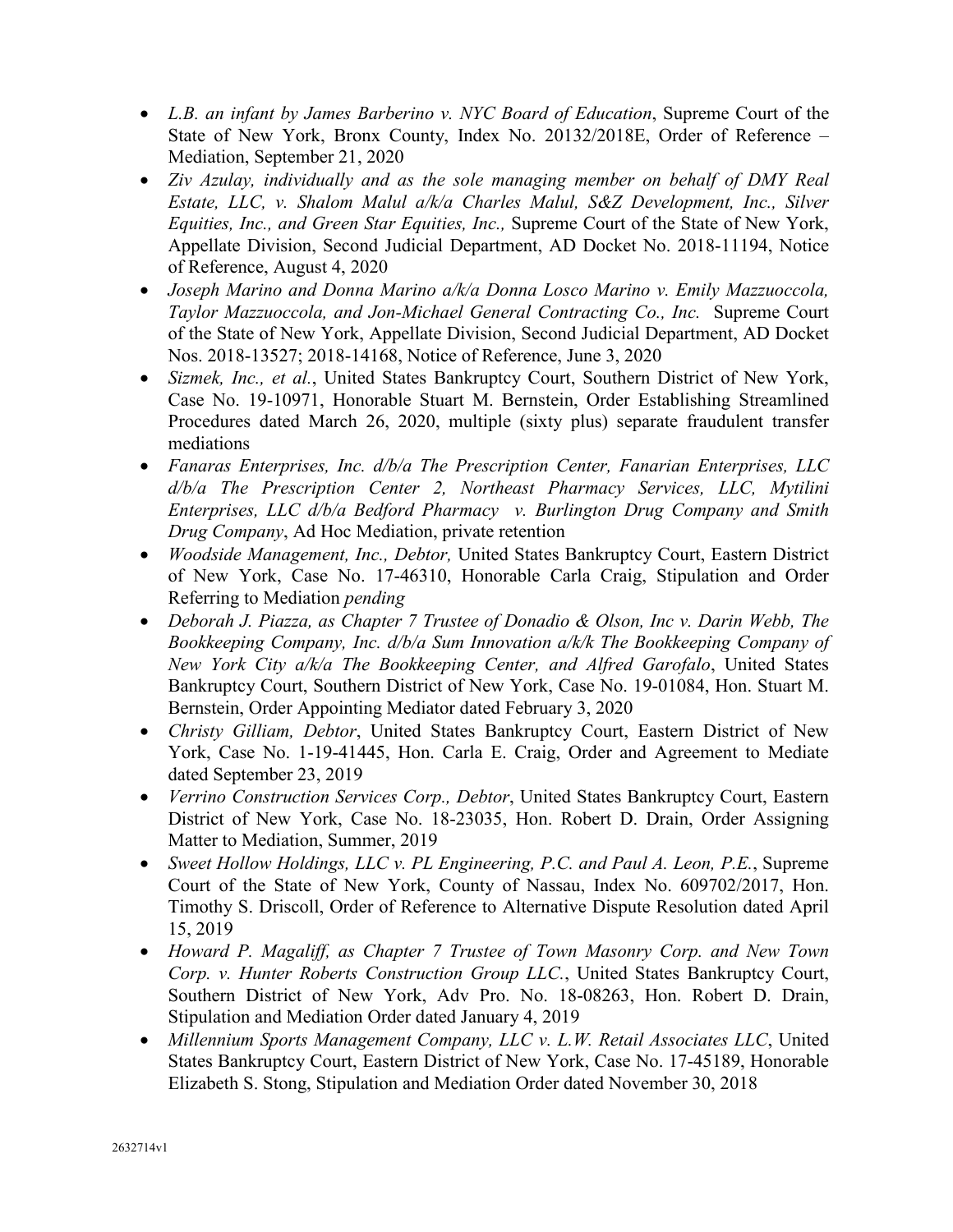- *Alex Spizz, as Chapter 7 Trustee for Ampal-American Israel Corporation v. Irit Eluz, et al.* United States Bankruptcy Court, Southern District of New York, Case No. 14- 02110, Honorable Stuart M. Bernstein, Consent Order Appointing Mediator dated July 24, 2018
- *SunEdison, Inc., et al.*, United States Bankruptcy Court, Southern District of New York, Case No. 16-10992, Honorable Stuart M. Bernstein, Order Establishing Procedures dated May 18, 2018, multiple (sixty plus) separate fraudulent transfer mediations
- *BNF Realty Brooklyn, LLC*, United States Bankruptcy Court, Eastern District of New York, Case No. 17-43689, Honorable Elizabeth S. Stong, Stipulation and Mediation Order dated December 29, 2017
- *Karibworks Enterprises LLC v. 121-08 Jamaica Avenue, LLC*, United States Bankruptcy Court, Eastern District of New York, Case No. 16-40437, Adv. Pro. 17- 01003, Honorable Elizabeth S. Stong, Mediation Agreement Order dated July 7, 2017
- *HSBC as RMBS Trustee v. Salema Davis*, United States Bankruptcy Court, Eastern District of New York, Case No. Case No. 11-40973, Honorable Nancy H. Lord, Order Appointing Mediator dated September 6, 2016
- *Theresa Onyinanya v. Paris Rampersad, Marisol Rampersad*, United States Bankruptcy Court, Eastern District of New York, Adv. Pro. 15-8214, Honorable Alan S. Trust (Order Assigning Matter to Mediation dated October 6, 2015)
- *Devices Liquidation Trust v. Air-City, Inc.*, United States Bankruptcy Court, Eastern District of New York, Adv. Pro. 15-8072, Honorable Alan S. Trust (Notice of Assignment of Mediator dated December 9, 2015)
- *Devices Liquidation Trust v. Andrews International, Inc.*, United States Bankruptcy Court, Eastern District of New York, Adv. Pro. 15-8074, Honorable Alan S. Trust (Notice of Assignment of Mediator dated December 9, 2015)
- *Financial Medical Systems, Inc. v. Nassau Health Care Corp.*, Case No. 602645-12, Supreme Court, State of New York, County of Nassau, Honorable Timothy S. Driscoll (Order of Reference to Alternative Dispute Resolution dated February 19, 2015)
- *SDNY 19 Mad Park, LLC/William Nathan Pomakoy*, Case No. 14-11055, United States Bankruptcy Court, Southern District of New York, Honorable Alan L. Gropper (Mediation Agreement dated January 29, 2015)
- *The Kodak GUC Trust, by and through Alan D. Halperin, as Trustee v. Sanmina-SCI Corporation,* Case No. 12-10202, United States Bankruptcy Court, Southern District of New York, Adv. Pro. 14-01580, Honorable Allan L. Gropper (Notice of Selection of Mediator dated October 6, 2014)
- *The Kodak GUC Trust, by and through Alan D. Halperin, as Trustee v. NTK Technologies, Inc.,* Case No. 12-10202, United States Bankruptcy Court, Southern District of New York, Adv. Pro. 14-01321, Honorable Allan L. Gropper (Notice of Selection of Mediator dated November 3, 2014)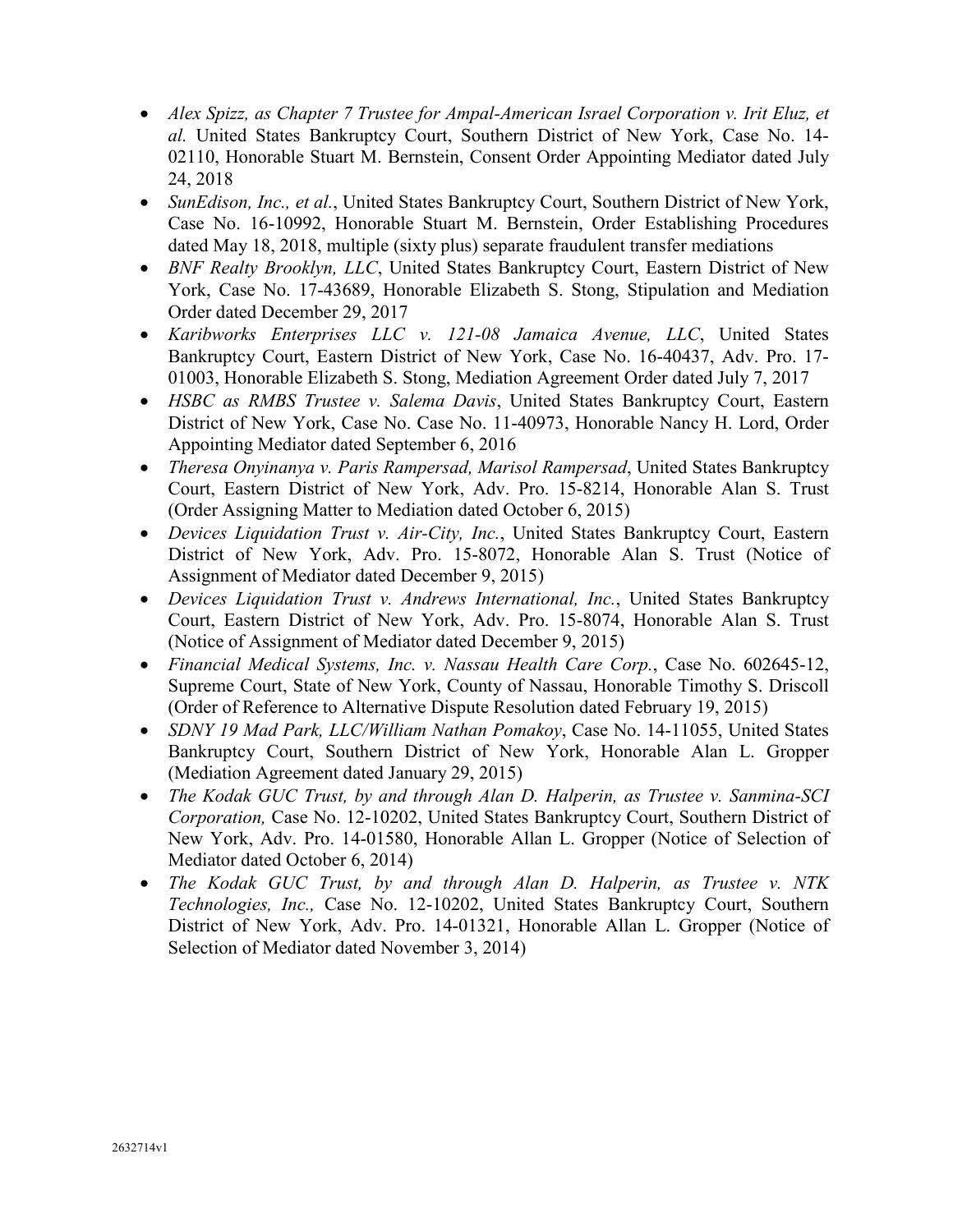- *The Kodak GUC Trust, by and through Alan D. Halperin, as Trustee v. InVue Security Products, Inc.,* Case No. 12-10202, United States Bankruptcy Court, Southern District of New York, Adv. Pro. 14-01220, Honorable Allan L. Gropper (Notice of Selection of Mediator dated November 3, 2014)
- *The Kodak GUC Trust, by and through Alan D. Halperin, as Trustee v. Process Equipment Company a/k/a PeCo,* Case No. 12-10202, United States Bankruptcy Court, Southern District of New York, Adv. Pro. 14-01199, Honorable Allan L. Gropper (Notice of Selection of Mediator dated November 3, 2014)
- *The Kodak GUC Trust, by and through Alan D. Halperin, as Trustee v. Sanmina-SCI Corporation*, Case No. 12-10202, United States Bankruptcy Court, Southern District of New York, Adv. Pro. 14-01580, Honorable Allan L. Gropper (Notice of Selection of Mediator dated October 6, 2014)
- *Safe Space v. Financial Medical Systems, Inc.*, Case No. 602470/2013, Supreme Court, State of New York, County of Nassau, Honorable Jerome C. Murphy (Order of Reference to Mediation dated August 5, 2014)
- *Curtis R. Smith, as Liquidating Trustee of the BGI Creditors' Liquidating Trust v. Bump Creative Partners, Inc.,* Case No. 11-10614, United States Bankruptcy Court, Southern District of New York, Adv. Pro. 13-01199, Honorable Martin Glenn (Order Appointing Mediator dated December 23, 2013)
- *Curtis R. Smith, as Liquidating Trustee of the BGI Creditors' Liquidating Trust v. Ray's Wrap, Inc. d/b/a Jillson & Roberts*, Case No. 11-10614, United States Bankruptcy Court, Southern District of New York, Adv. Pro. 13-01147, Honorable Martin Glenn (Order Appointing Mediator dated September 11, 2013)
- *Curtis R. Smith, as Liquidating Trustee of the BGI Creditors' Liquidating Trust v. Bookspan*, Case No. 11-10614, United States Bankruptcy Court, Southern District of New York, Adv. Pro. 13-01012, Honorable Martin Glenn (Order Appointing Mediator dated September 11, 2013)
- *Curtis R. Smith, as Liquidating Trustee of the BGI Creditors' Liquidating Trust v. Service Net Warranty, LLC and SN Warranty, LLC*, Case No. 11-10614, United States Bankruptcy Court, Southern District of New York, Adv. Pro. 13-01073, Honorable Martin Glenn (Order Appointing Mediator dated July 17, 2013)
- *Curtis R. Smith, as Liquidating Trustee of the BGI Creditors' Liquidating Trust v. Metaverse Corporation*, Case No. 11-10614, United States Bankruptcy Court, Southern District of New York, Adv. Pro. 13-01155, Honorable Martin Glenn (Order Appointing Mediator dated July 17, 2013)
- *Curtis R. Smith, as Liquidating Trustee of the BGI Creditors' Liquidating Trust v. NMR Distribution (America), Inc.*, Case No. 11-10614, United States Bankruptcy Court, Southern District of New York, Adv. Pro. 13-01058, Honorable Martin Glenn (Order Appointing Mediator dated July 9, 2013)
- *Curtis R. Smith, as Liquidating Trustee of the BGI Creditors' Liquidating Trust v. Tower Cleaning Systems, Inc. n/k/a USM, Inc.*, Case No. 11-10614, United States Bankruptcy Court, Southern District of New York, Adv. Pro. 13-01175, Honorable Martin Glenn (Order Appointing Mediator dated July 2, 2013)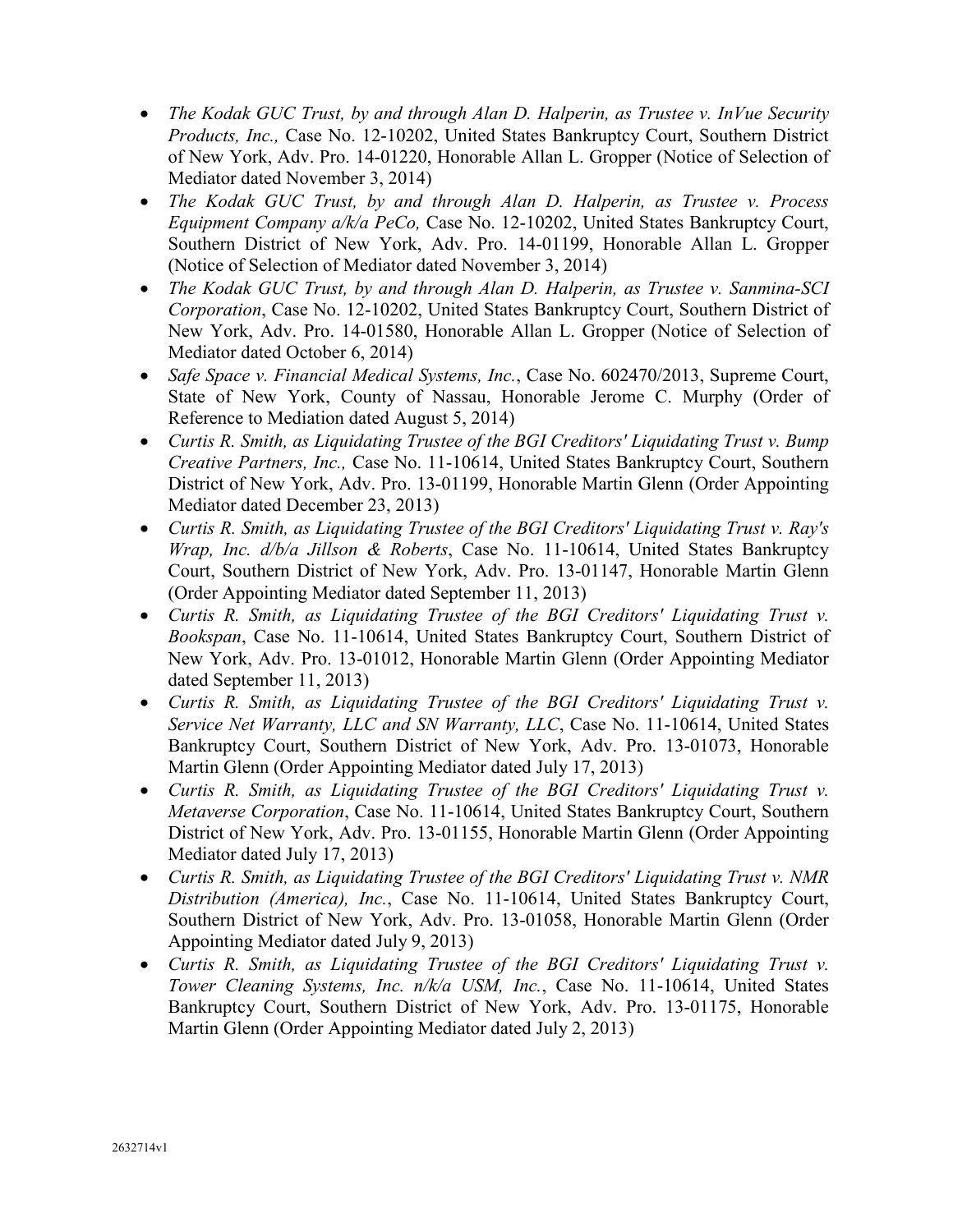- *Curtis R. Smith, as Liquidating Trustee of the BGI Creditors' Liquidating Trust v. EcoLab Pest Elimination*, Case No. 11-10614, United States Bankruptcy Court, Southern District of New York, Adv. Pro. 13-01029, Honorable Martin Glenn (Order Appointing Mediator dated July 2, 2013)
- *Curtis R. Smith, as Liquidating Trustee of the BGI Creditors' Liquidating Trust v. Boise Cascade Office Products n/k/a Office Max Contract, Inc.*, Case No. 11-10614, United States Bankruptcy Court, Southern District of New York, Adv. Pro. 13-01010, Honorable Martin Glenn (Order Appointing Mediator dated June 24, 2013)
- *Curtis R. Smith, as Liquidating Trustee of the BGI Creditors' Liquidating Trust v. C.R. Gibson LLC*, Case No. 11-10614, United States Bankruptcy Court, Southern District of New York, Adv. Pro. 13-01018, Honorable Martin Glenn (Order Appointing Mediator dated June 24, 2013)
- *Curtis R. Smith, as Liquidating Trustee of the BGI Creditors' Liquidating Trust v. Peters Imports, Inc. n.k/a KeHE Distributors, LLC*, Case No. 11-10614, United States Bankruptcy Court, Southern District of New York, Adv. Pro. 13-01063, Honorable Martin Glenn (Order Appointing Mediator dated June 13, 2013)
- *Curtis R. Smith, as Liquidating Trustee of the BGI Creditors' Liquidating Trust v. School Zone Publishing Co., Inc.,* Case No. 11-10614, United States Bankruptcy Court, Southern District of New York, Adv. Pro. 13-01070, Honorable Martin Glenn (Order Appointing Mediator dated June 12, 2013)
- *Curtis R. Smith, as Liquidating Trustee of the BGI Creditors' Liquidating Trust v. Gund, Inc. n/k/a Enesco LLC*, Case No. 11-10614, United States Bankruptcy Court, Southern District of New York, Adv. Pro. 13-01038, Honorable Martin Glenn (Order Appointing Mediator dated May 23, 2013)
- *Curtis R. Smith, as Liquidating Trustee of the BGI Creditors' Liquidating Trust v. Quayside Publishing Group*, Case No. 11-10614, United States Bankruptcy Court, Southern District of New York, Adv. Pro. 13-01235, Honorable Martin Glenn (Order Appointing Mediator dated April 24, 2013)
- *Curtis R. Smith, as Liquidating Trustee of the BGI Creditors' Liquidating Trust v. MBI Publishing Company, LLC*, Case No. 11-10614, United States Bankruptcy Court, Southern District of New York, Adv. Pro. 13-01053, Honorable Martin Glenn (Order Appointing Mediator dated April 24, 2013)
- *Curtis R. Smith, as Liquidating Trustee of the BGI Creditors' Liquidating Trust v. Book Sales, Inc. and Hain Capital Holdings, LLC*, Case No. 11-10614, United States Bankruptcy Court, Southern District of New York, Adv. Pro. 13-01118, Honorable Martin Glenn (Order Appointing Mediator dated April 24, 2013)
- *Curtis R. Smith, as Liquidating Trustee of the BGI Creditors' Liquidating Trust v. Santillana Publishing Co., Inc.,* Case No. 11-10614, United States Bankruptcy Court, Southern District of New York, Adv. Pro. 13-01069, Honorable Martin Glenn (Order Appointing Mediator dated April 18, 2013)
- *Curtis R. Smith, as Liquidating Trustee of the BGI Creditors' Liquidating Trust v. Quercus Editions Limited,* Case No. 11-10614, United States Bankruptcy Court, Southern District of New York, Adv. Pro. 13-01163, Honorable Martin Glenn (Order Appointing Mediator dated April 18, 2013)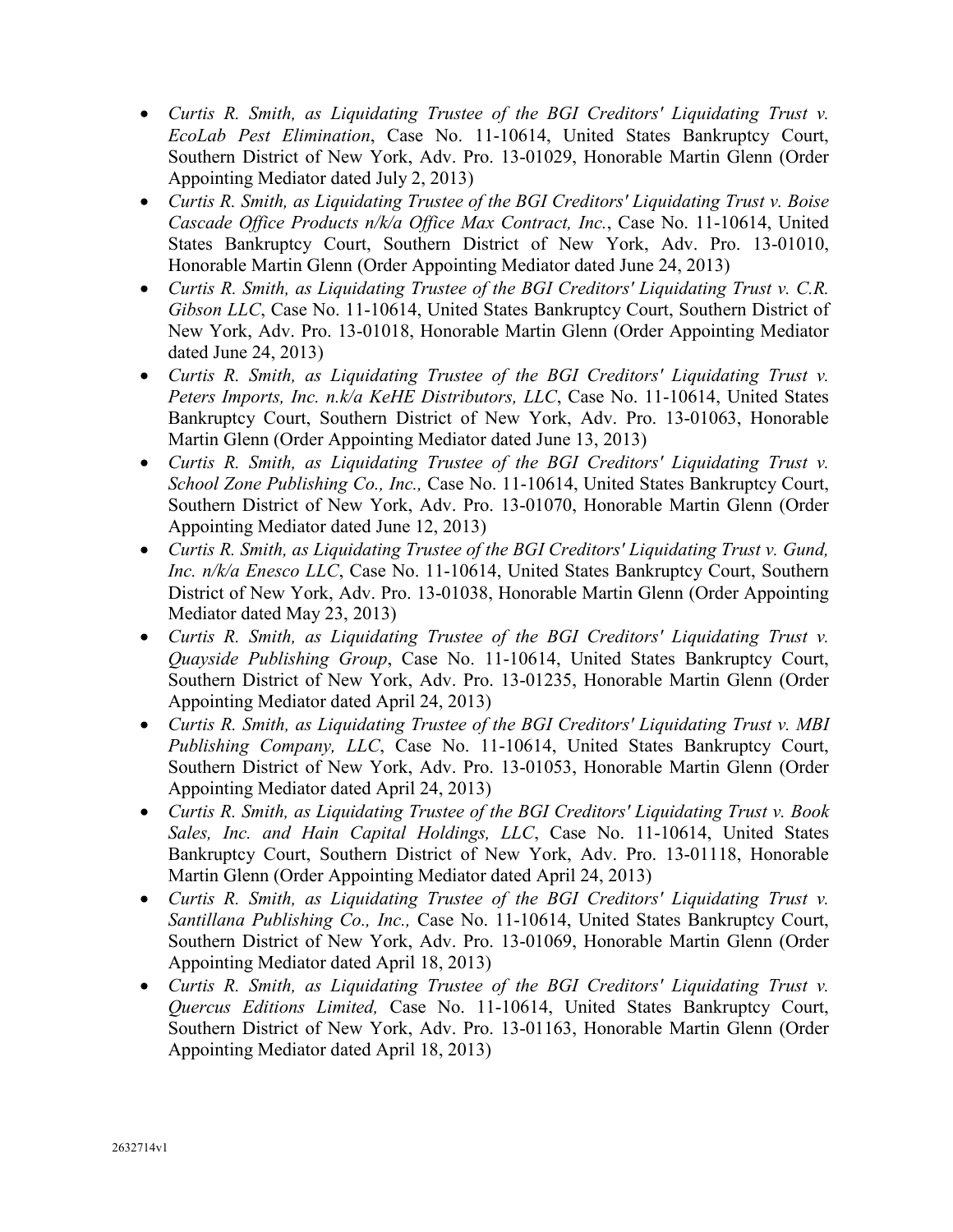- *Curtis R. Smith, as Liquidating Trustee of the BGI Creditors' Liquidating Trust v. Dell Marketing L.P.*, Case No. 11-10614, United States Bankruptcy Court, Southern District of New York, Adv. Pro. 13-01025, Honorable Martin Glenn (Order Appointing Mediator dated April 18, 2013)
- *Curtis R. Smith, as Liquidating Trustee of the BGI Creditors' Liquidating Trust v. The Boston Consulting Group, Inc.*, Case No. 11-10614, United States Bankruptcy Court, Southern District of New York, Adv. Pro. 13-01081, Honorable Martin Glenn (Order Appointing Mediator dated April 18, 2013)
- *WuWul, LLC f/k/a Word World, LLC*, United States Bankruptcy Court, Southern District of New York, Case No. 11-10543, Honorable Sean H. Lane (Consent Order Referring the Parties to the Estate Representative Challenger Advisors, LLC's Objection to Claim No. 29 Filed by the Learning Box, LLC and Response Thereto to Mediation dated October 1, 2012)
- *Debra Kramer as Trustee of the estate of Alfredo Vitale*, United States Bankruptcy Court, Eastern District of New York, Adv. Pro. No. 11-01325, Honorable Elizabeth S. Stong (Order Appointing Mediator dated May 4, 2012)
- *Executive Sounding Board Associates Inc., as Trustee for the Oldco M Distribution Trust v. United Parcel Service, Inc.*, United States Bankruptcy Court, Southern District of New York, Adv. Pro. No. 11-02206, Honorable Martin Glenn (Order Appointing Mediator dated March 12, 2012)
- *Executive Sounding Board Associates Inc., as Trustee for the Oldco M Distribution Trust v. Crawford & Winiarski,* United States Bankruptcy Court, Southern District of New York, Adv. Pro. No. 11-02179, Honorable Martin Glenn (Order Appointing Mediator dated February 13, 2012)
- *Executive Sounding Board Associates Inc., as Trustee for the Oldco M Distribution Trust v. Kodaco Co., Ltd.*, United States Bankruptcy Court, Southern District of New York, Adv. Pro. No. 11-01891, Honorable Martin Glenn (Order Appointing Mediator dated March 19, 2012)
- *Executive Sounding Board Associates Inc., as Trustee for the Oldco M Distribution Trust v. Roy Smith Co.*, United States Bankruptcy Court, Southern District of New York, Adv. Pro. No. 11-02045, Honorable Martin Glenn (Order Appointing Mediator dated October 5, 2011)
- *Executive Sounding Board Associates Inc., as Trustee for the Oldco M Distribution Trust v. Federal-Mogul Corporation*, United States Bankruptcy Court, Southern District of New York, Adv. Pro. No. 11-02095, Honorable Martin Glenn (Order Appointing Mediator dated November 14, 2011)
- *Executive Sounding Board Associates Inc., as Trustee for the Oldco M Distribution Trust v. Federal Broach & Machine Company*, United States Bankruptcy Court, Southern District of New York, Adv. Pro. No. 11-01927, Honorable Martin Glenn (Order Appointing Mediator dated October 10, 2011)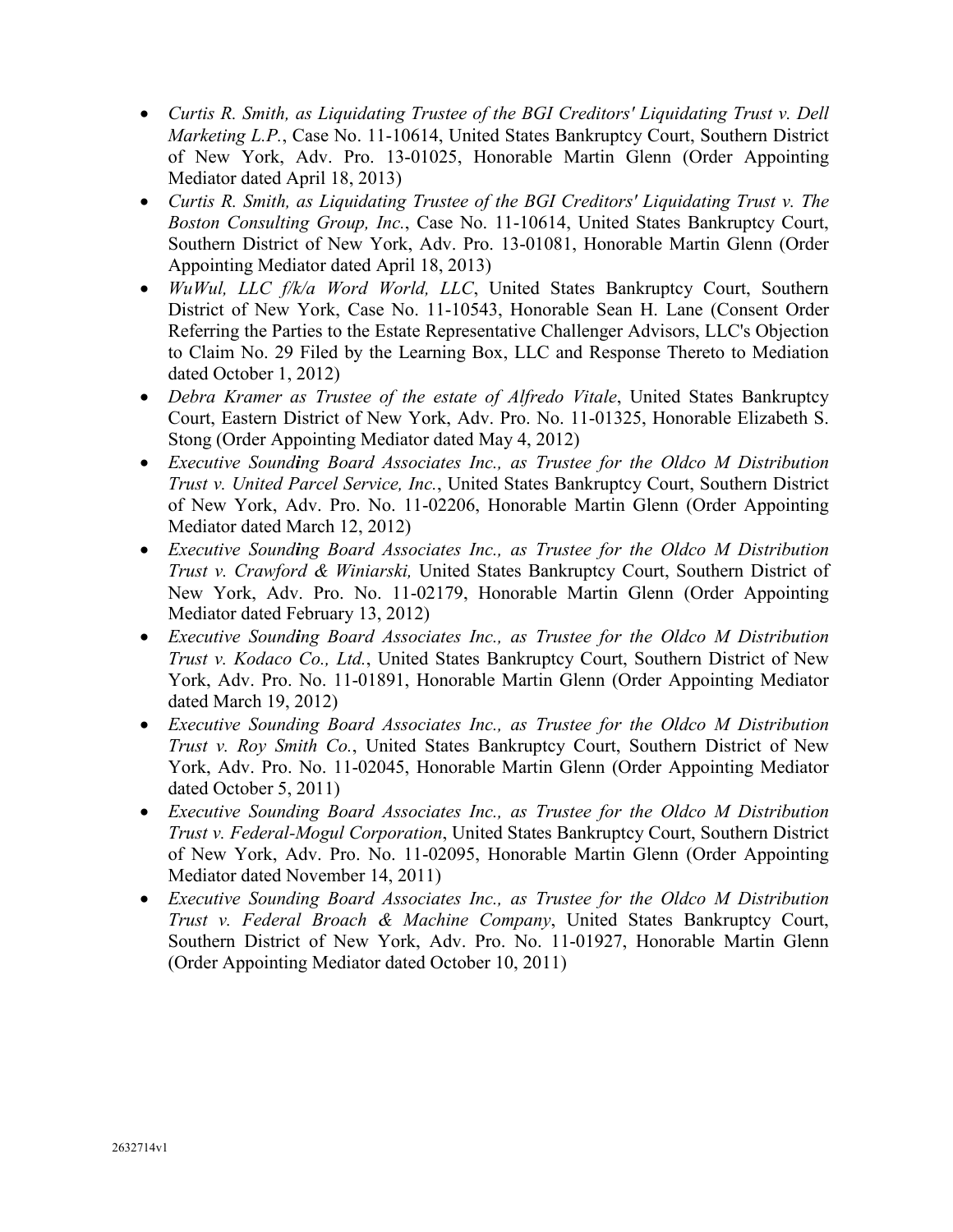- *Executive Sounding Board Associates Inc., as Trustee for the Oldco M Distribution Trust v. Faxon Machining, Inc.*, United States Bankruptcy Court, Southern District of New York, Adv. Pro. No. 11-02005, Honorable Martin Glenn (Order Appointing Mediator dated November 18, 2011)
- *Executive Sounding Board Associates Inc., as Trustee for the Oldco M Distribution Trust v. C.R. England, Inc.*, United States Bankruptcy Court, Southern District of New York, Adv. Pro. No. 11-02189, Honorable Martin Glenn (Order Appointing Mediator dated October 14, 2011)
- *Executive Sounding Board Associates Inc., as Trustee for the Oldco M Distribution Trust v. Central Transport International, Inc.*, United States Bankruptcy Court, Southern District of New York, Adv. Pro. No. 11-02190, Honorable Martin Glenn (Order Appointing Mediator dated November 14, 2011)
- *Executive Sounding Board Associates Inc., as Trustee for the Oldco M Distribution Trust v. Aleris International, Inc.*, United States Bankruptcy Court, Southern District of New York, Adv. Pro. No. 11-01984, Honorable Martin Glenn (Order Appointing Mediator dated August 5, 2011)
- *ITS Recovery Group LLC*, United States Bankruptcy Court, Southern District of New York, Case No. 10-14730, Adv. Pro. Nos. 10-04286 and 11-01842, Honorable Robert E. Gerber (Mediation Order dated July 27, 2011)
- *87-10 51st Avenue Owners Corporation, Debtor*, United States Bankruptcy Court, Eastern District of New York, Case No. 09-45657, Honorable Elizabeth S. Stong (Mediation Order dated March 31, 2011)
- *Liberty Mutual Insurance Company, as Fiduciary for the Bankruptcy Estate of Lynn Citron and Jeffrey Citron v. Harriet Citron*, United States Bankruptcy Court, Eastern District of New York, Case No. 09-08125, Honorable Alan S. Trust (Mediation Order dated July 9, 2010)
- *87-10 51st Avenue Owners Corporation, Debtor*, United States Bankruptcy Court, Eastern District of New York, Case No. 09-45657, Honorable Elizabeth S. Stong (Mediation Order dated July 6, 2010)
- *Eugene I. Davis, Trustee of the TAI Unsecured Creditors Liquidating Trust v. Vedder-Price, Kaufman & Kammholz, P.C.*, United States Bankruptcy Court, Southern District of New York, Adv. Pro. No. 07-02066, Honorable Alan L. Gropper (Mediation Order dated November 23, 2009)

## **Arbitration Experience:**

• American Arbitration Association arbitrator since 2018 handling complex commercial disputes including, real estate, notes and loans and other financial transactions.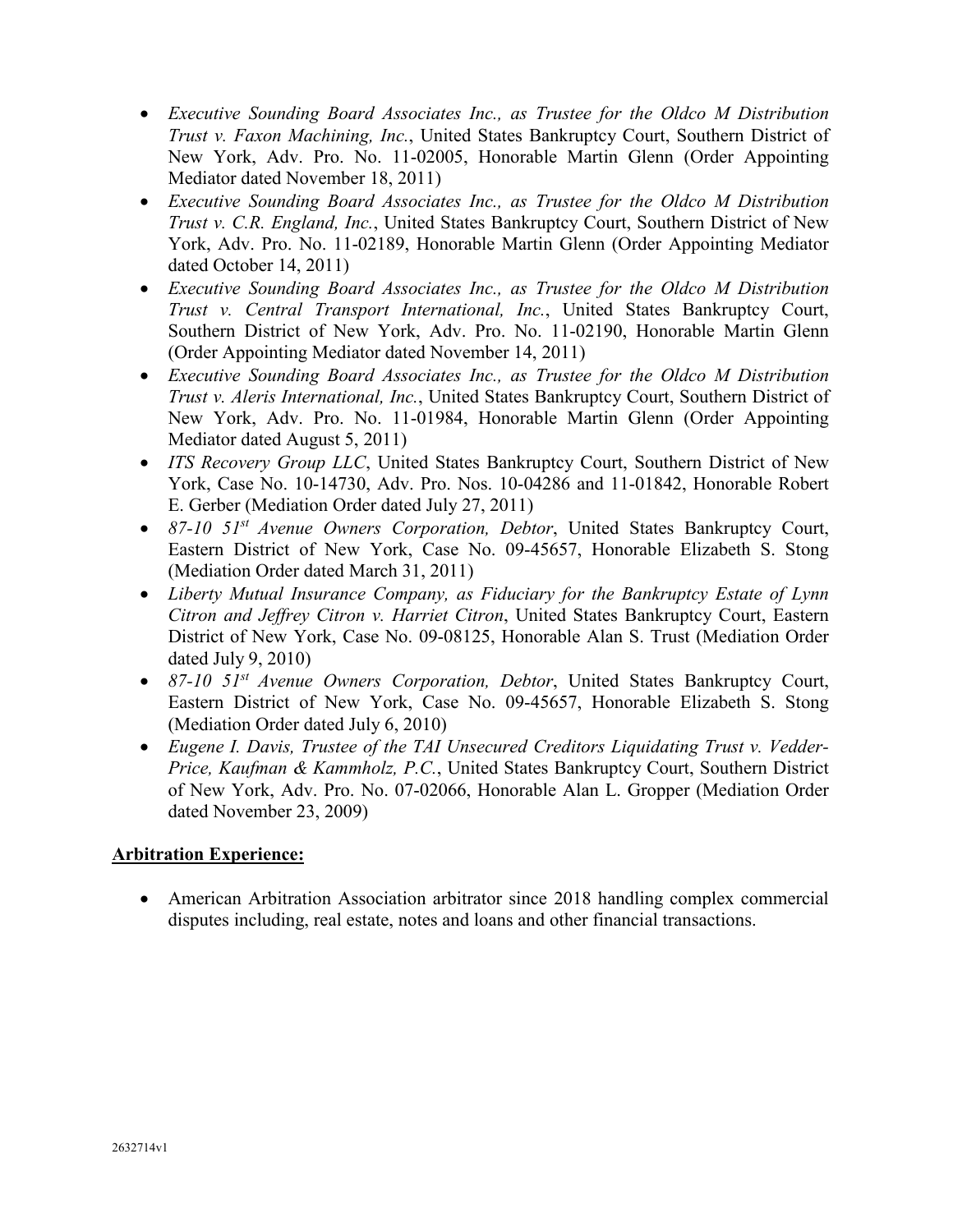## **V. Mediation training**:

- 1 hour online training course by New York City Bar, Guess What Your Online Mediation May Not Be Confidential, February 4, 2021
- 45 minute online training course by American Arbitration Association, Cyber Security: A Shared Responsibility, November 4, 2020
- 2 ½ training course by New York County Lawyers Association (NYCLA), Entrenchment Mediation Training: For Mediators in Court-Annexed Mediation Programs, November 10, 2020
- 10 hour training course by American Arbitration Association, Advanced Mediation and Advocacy Skills for Global Commerce, October 19, 23, 26, 30 & November 2, 2020
- 16 hour training course by New York City Bar Association, Surrogate's Court Mediation Training, September 15, 17, 22 & 24, 2020
- 2 hour training course by New York City Bar Association, Selected Ethics Issue in Mediation & Settlement Negotiations, June 25, 2020
- 1  $\frac{1}{2}$  hour training course by New York Law School, Presumptive ADR in New York Courts, June 10, 2020
- 1  $\frac{1}{2}$  hour training course by American Bar Association, Online Dispute Resolution "ODR" and You, April 22, 2020
- 1 hour training course by New York State Bar Association, How to Value the Case for Settlement, Mediation or Other ADR Processes, April 22, 2020
- 1 hour training course by the American Bankruptcy Association, Ethical Considerations for Use of Online Tools for Dispute Neutrals in the COVID 19 Era [CC], March 27, 2020
- 1 ½ hour training course by The Center for Understanding in Conflict, Moving Mediation Online, March 25, 2020
- ½ hour training course by Nassau County Bar Association and Columbia Law School Mediation Clinic, "Negotiating Through Uncertainty", March 23, 2020
- 1 hour course "Hidden Concepts in Negotiation: What You Never Learned in Law School", American Bar Association, Webcast, December 18, 2019
- 3 hour training course by Nassau Academy of Law/Nassau County Bar Association, Mediation Advocacy, November 13, 2019
- 1 hour training course by NAMS Webcast, Inside the Mind Of a Mediator: Avoiding Impasse and Maximizing Outcomes in Mediation, November 7, 2019
- 7 hour training course run by the NYSBA Dispute Resolution Section, The Future of ADR: Where are We Going and How Do We Get There?, at New York Law School, October 25, 2019
- 7  $\frac{1}{2}$  hour training course by American Arbitration Association, New York Regional Office, Advanced Mediator Training Series: Expanding the Mediators Toolbox – Blending Advanced Mediator Strategies, June 13, 2019
- 2 hour training course at ABA Spring Business Law Section Meeting Mediation Matters: Trends, Successes and Disappointments in Court-Sanctioned Mediation, February 28, 2019
- 3 hour training course by New York Law School, Alternative Dispute Resolution Skills Program, Fifth Annual Symposium: ADR and Diversity, January 31, 2019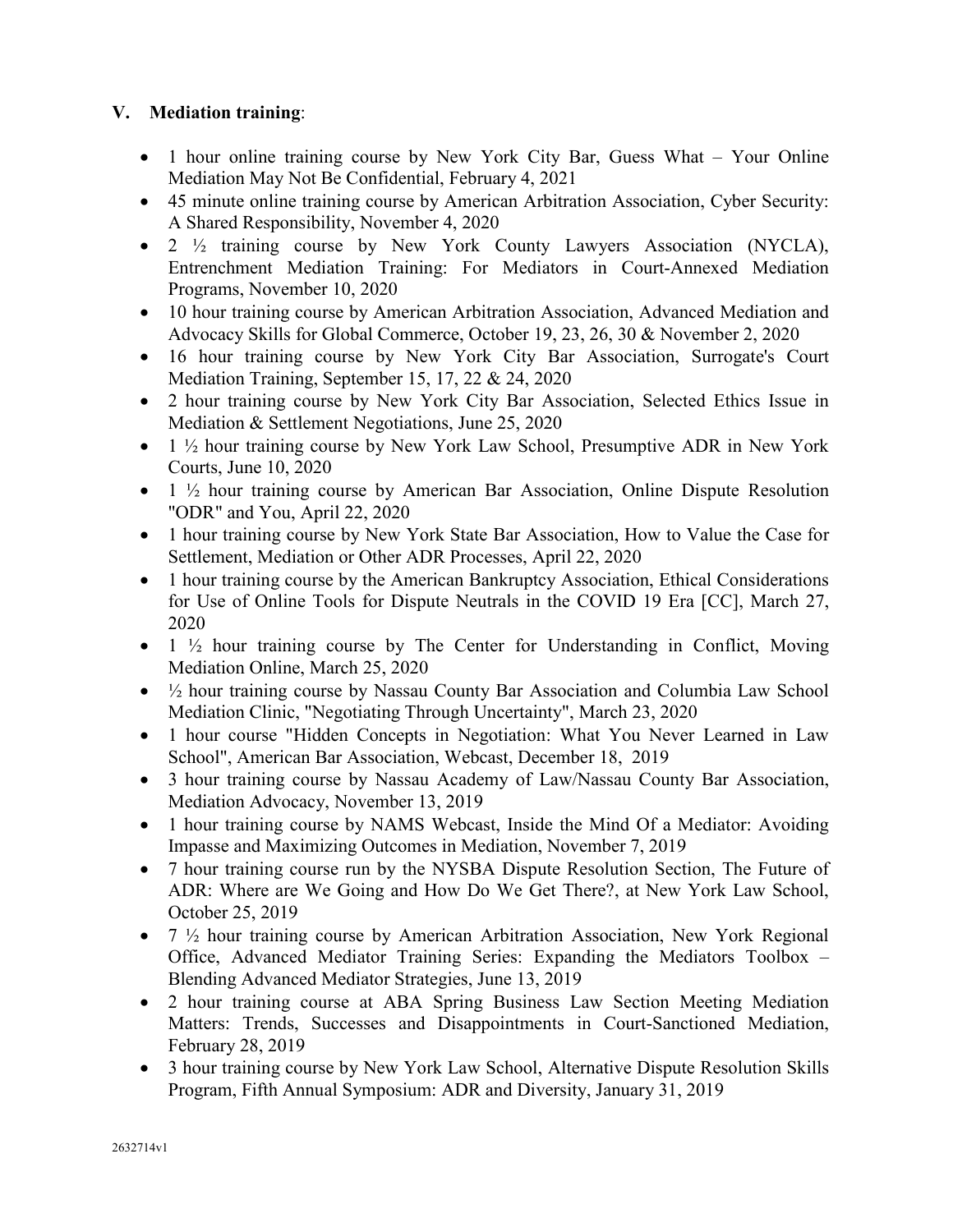- 4 hour training by St. John's Law School, Mediation Representing Clients, November 28, 2018
- 6  $\frac{1}{2}$  hours training course run by NYSBA Dispute Resolution Section, October 22, 2018
- $\bullet$  1  $\frac{1}{2}$  hour training course by The Association for Conflict Resolution of Greater New York and The CUNY Dispute Resolution Center at John Jay College, Roots of Diversity in the ADR Field, August 2, 2018
- 2  $\frac{1}{2}$  hour course, Implicit Bias Program, Federal Bar Association, EDNY, June 6, 2018
- 2  $\frac{1}{2}$  hour course, Neuroscience in Mediation and Negotiation, the New York City Bar, March 27, 2018
- 3  $\frac{1}{2}$  hour course, The 1,2,3's of Mediation of a Merger and Acquisition Disputes, the American Bar Association, April 6, 2017
- $7\frac{1}{2}$  hour training at the NYSBA Joint Program Commercial & Federal Litigation Section (ADR) Cross-Fertilization of Best Practices given at Fordham Law School, March 13, 2017
- 5 hour training at the 11th Annual Conference on International Arbitration and Mediation, October 2016
- Completion of the inaugural 40 hour course given by ABI/St. John's University School of Law Bankruptcy Mediation Training Program (I was a member of their inaugural class of 2011) December 7-10, 2011
- 1 hour training on the Benefits of Arbitration and Mediation in Commercial Cases, March 2006
- 3 hour in a training course run by the Association of the Bar of the City of New York on ADR in Bankruptcy Cases, April 2000
- 27  $\frac{1}{2}$  hours at the basic mediation course entitled Conflict Resolution Theory and Techniques offered by the Association of the Bar of the City of New York, February & March, 2000

#### **VI. Pertinent bankruptcy training:**

Ms. Berkoff has experience both as Debtor's counsel and creditor's counsel in many cases. While the mainstay of this Firm's work has concentrated on creditor representation, using this unique perspective over the years, the Firm has been engaged as Debtor's counsel in a variety of Chapter 11 bankruptcy cases. Some of the cases are listed below. She has served as Debtor's counsel in several large bankruptcy cases in the Eastern and Southern Districts of New York, as well as in other jurisdictions, many of which were successfully confirmed, several of which were resolved by consensual orders providing for structured dismissals.

In re 4218 Partners LLC (4218 Partners LLC v. Maguire Ft. Hamilton LLC), 2020 WL 477815 (2020) represented the secured lender in an adversary proceeding commenced by a commercial real estate chapter 11 case debtor. The debtor claimed that an \$8,250,000 secured loan transaction was the result of economic duress. The debtor sought to both avoid the mortgage securing the underlying loan as well as subordinate the claims of the lender. The court granted our motion to dismiss the debtor's claims of economic duress with prejudice, and dismissed the equitable subordination claims, finding that the debtor had failed to state a claim.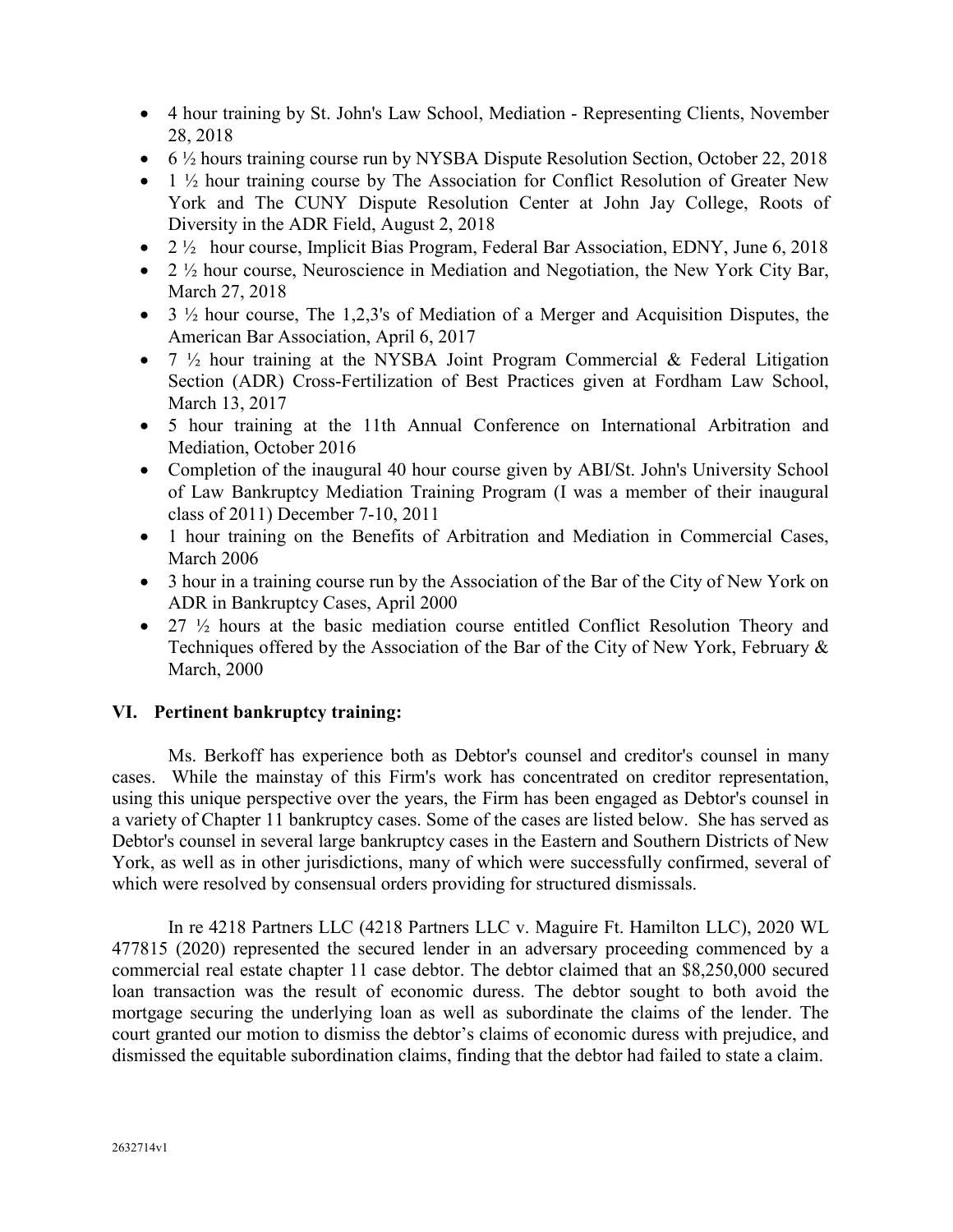The Firm confirmed the Chapter 11 reorganization cases of (a) Avionics Plastics Corporation, a nationally known plastic injection molding corporation, and (b) Volkert Precision Technologies Inc., a precision tooling company in the Eastern District of New York Bankruptcy Courts. The cases involved staying off a potential leveraged buyout by a competitor and other related litigation.

The Firm was counsel to a litigation trust in a completed series of cases involving RICO Actions, fraudulent conveyance, preferences and fraud, defalcation and spoliation claims in the Eastern District of New York Bankruptcy Court.

The Firm confirmed the Chapter 11 reorganization of BR Steel Products in the New Jersey Bankruptcy Court. The assets of BR Steel were sold to a third party "white knight" as part of the reorganization process and the core of the Debtor's business operations were then relocated to New York.

The Firm confirmed the Joint Plan of Liquidation for the Dial-A-Mattress Companies in the Eastern District of New York. The case involved the successful litigation with franchise owners and a contested sale process in which the assets of Dial were successfully sold at a competitive auction sale to Sleepy's. The final sale price generated close to an eighty percent return to the creditor body.

The Firm also confirmed the Joint Plans of Liquidation for the Innovative Companies, comprised of six companies which supplied granite, marble and natural stone products for commercial and residential use nationally. At the time of the filing the companies were the tenth largest woman owned company in NY. The core business assets were sold to a third party as part of the reorganization process and the original CEO presently serves as the CEO of the new companies.

Additionally, the firm has represented a variety of constituencies in complex bankruptcy cases such as:

- *In re Curative Health Services, Inc. et al.*, U.S. Bankruptcy Court, Southern District of New York. Represented General Electric Capital Corporation as the senior secured lender and debtor in possession lender in the pre-packaged Chapter 11 filing of Curative Health Services, Inc., et al., providers of specialty infusion and wound care management services. Negotiated and documented \$50,000,000.00 debtor-inpossession credit facility.
- *In re Homesteads at Newtown, LLC*, U.S. Bankruptcy Court, District of Connecticut. Represented first mortgagee and cash collateral lender in the Chapter 11 filing of this assisted living healthcare facility. Addressed and litigated all cash collateral, foreclosure, stay relief and operating trustee appointment issues. Coordinated taking title to facility after successful litigation and represented the seller in connection with the subsequent sale.